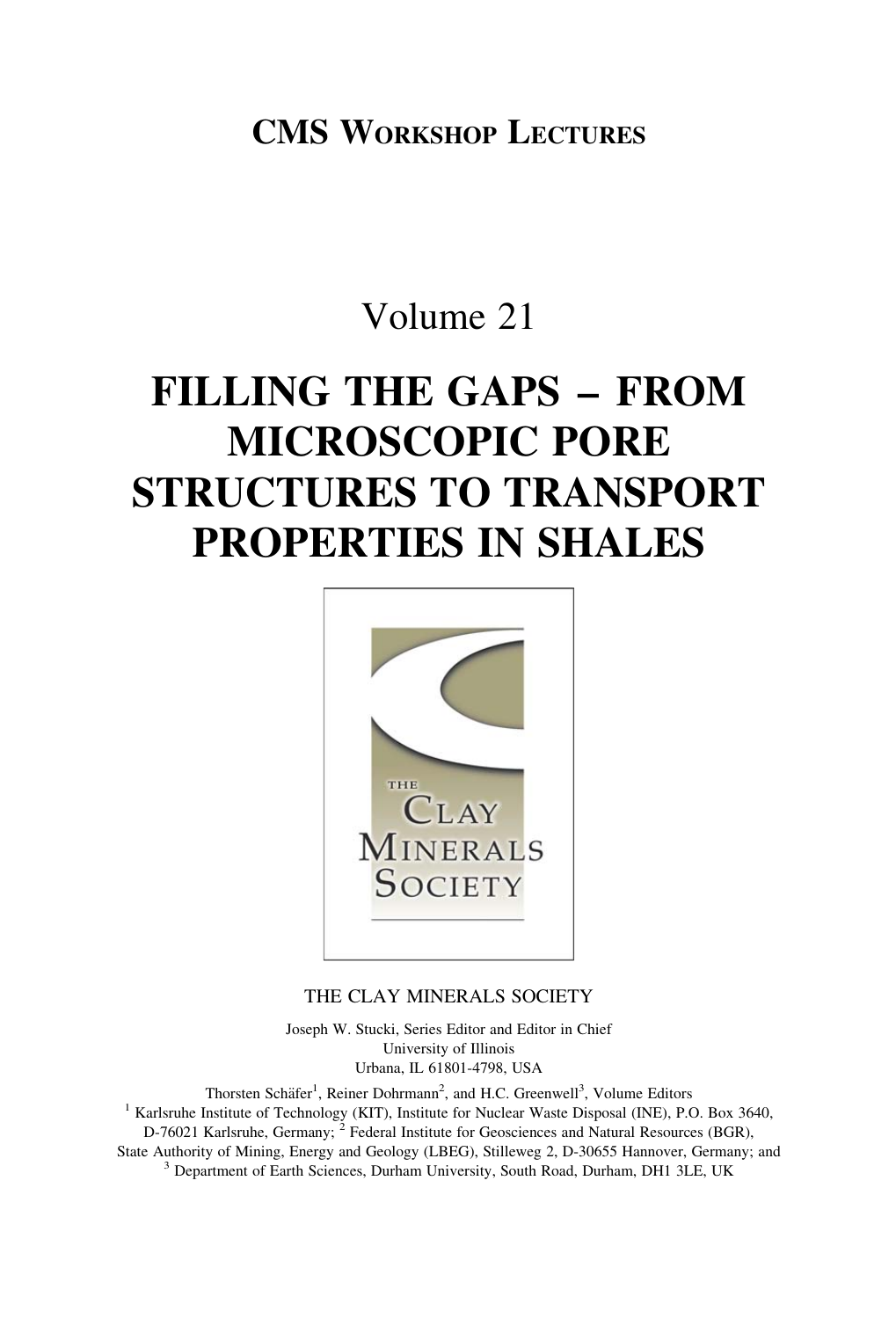#### CMS WORKSHOP LECTURES

#### VOLUME 21

## FILLING THE GAPS – FROM MICROSCOPIC PORE STRUCTURES TO TRANSPORT PROPERTIES IN SHALES

#### Organized By

Thorsten Schäfer Karlsruhe Institute of Technology, Germany

Reiner Dohrmann State Authority of Mining, Energy, and Geology (LBEG), Germany Federal Institute for Geosciences and Natural Resources (BGR), Germany

H.C. Greenwell Department of Earth Sciences, Durham University, UK

Kevin Murphy The Clay Minerals Society

#### **Contributors**

Guillaume Desbois, Structural Geology, Tectonics and Geomechanics, EMR, RWTH Aachen University, Lochnerstr. 4-20, D-52056 Aachen, Germany

Christopher R. Clarkson, Department of Geoscience, University of Calgary, 2500 University Drive NW, Calgary, Alberta, Canada T2N 1N4

Andrew Aplin, Department of Earth Sciences, Science Laboratories, South Road, Durham University, Durham, DH1 3LE, UK

Christian Schurig, Chair of Soil Science, Wissenschaftszentrum Weihenstephan, Technische Universität München, 85350 Freising-Weihenstephan, Germany

Tony Lanzirotti, Center for Advanced Radiation Source, The University of Chicago, Chicago, IL 60637, USA

Fred Mosselmans, Science Division, Diamond Light Source, Harwell Campus, Didcot, Oxon OX11 ODE, UK

Marc Fleury, IFP Energies nouvelles, 1, avenue de Bois-Préau, 92852 Rueil-Malmaison, France

Edo Boek, Department of Chemical Engineering, Imperial College, London SW7 2AZ, UK

Daniel Grolimund, Swiss Light Source, Paul Scherrer Institute, CH-5232 Villigen-PSI, Switzerland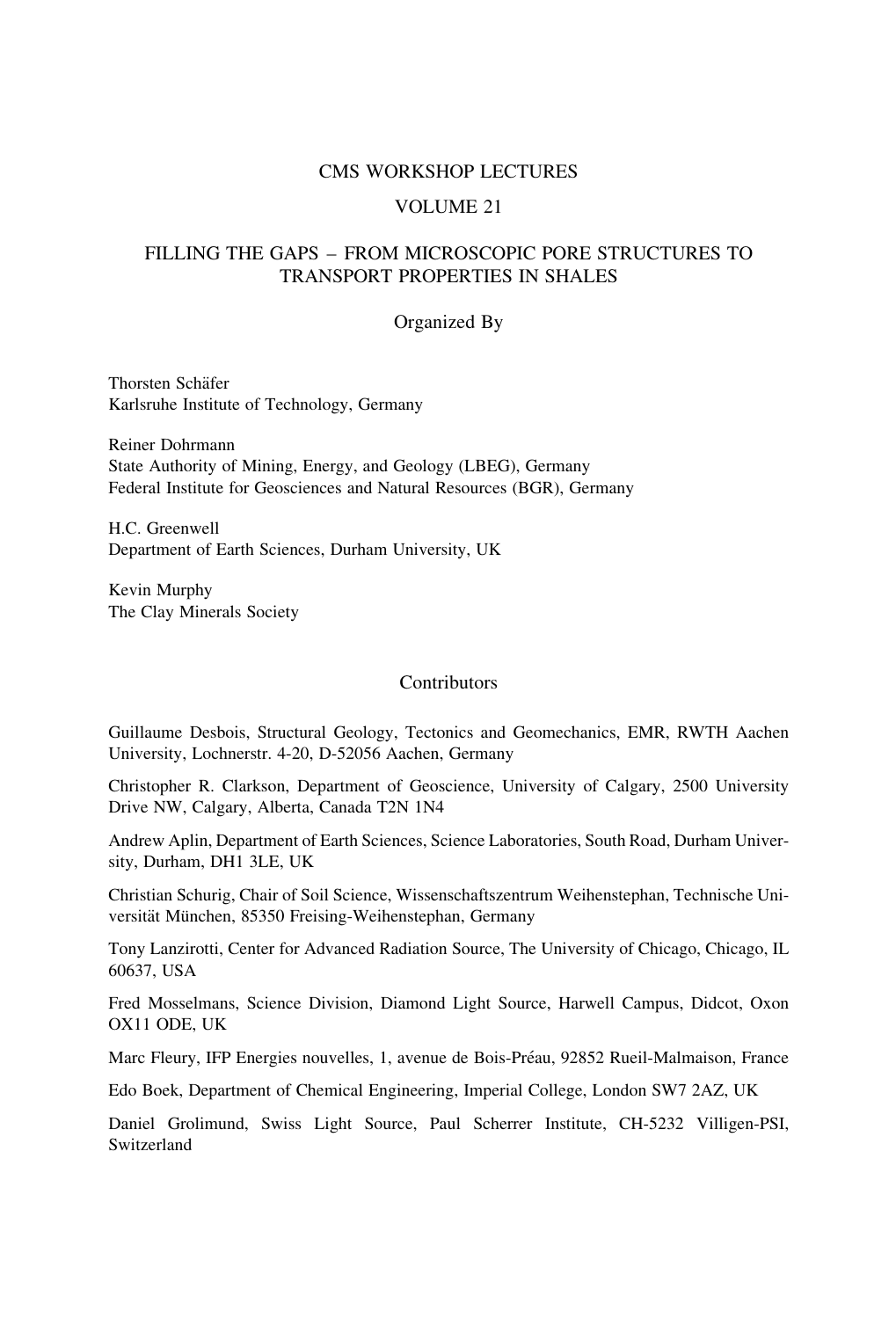Benjamin Rotenberg, Sorbonne Universités, UPMC Univ. Paris 06, UMR 8234 PHENIX, Paris, France

Christophe Tournassat, Water, Environment and Ecotechnology Division, French Geological Survey (BRGM), Orléans, 45060, France

Gioacchino Viggiani, Université Grenoble Alpes and CNRS, Laboratoire 3SR, Saint Martin d'Hères, France

Rosanne Murray, Department of Earth Sciences, Science Laboratories, South Road, Durham University, Durham DH1 3LE, UK

Pieter Bertier, Clay & Interface Mineralogy, RWTH-Aachen University, Bunsenstr. 8, D-52072 Aachen, Germany

Stephan Kaufhold, BGR, Bundesanstalt für Geowissenschaften und Rohstoffe, Stilleweg 2, D-30655 Hannover, Germany

Paul Marschall, National Cooperative for the Disposal of Radioactive Waste, 5430 Wettingen, Switzerland

Frank Friedrich, Karlsruhe Institute of Technology, Institute for Nuclear Waste Disposal (INE), Hermann-von-Helmholtz-Platz 1, D-76344 Eggenstein-Leopoldshafen, Germany

Katarzyna Górniak, AGH University of Science and Technology, Faculty of Geology, Geophysics and Environmental Protection, al. Mickiewicza 30, Kraków, 30-059, Poland

Pierre Dick, IRSN - Institut de Radioprotection et de Sûreté Nucléaire, BP 17, F-92262 Fontenayaux-Roses, France

Nicola Rigonat, The University of Edinburgh, Grant Institute of GeoSciences, James Hutton Road, Edinburgh EH9 3FE, UK

Yukio Tachi, Japan Atomic Energy Agency, 4-33 Muramatsu, Tokai-mura, Ibaraki, 319-1194, Japan

Kenji Yotsuji, Japan Atomic Energy Agency, 4-33, Muramatsu, Tokai-mura, Ibaraki, 319-1194, Japan

> Published by The Clay Minerals Society 3635 Concorde Pkwy Suite 500 Chantilly, VA 20151-1125, USA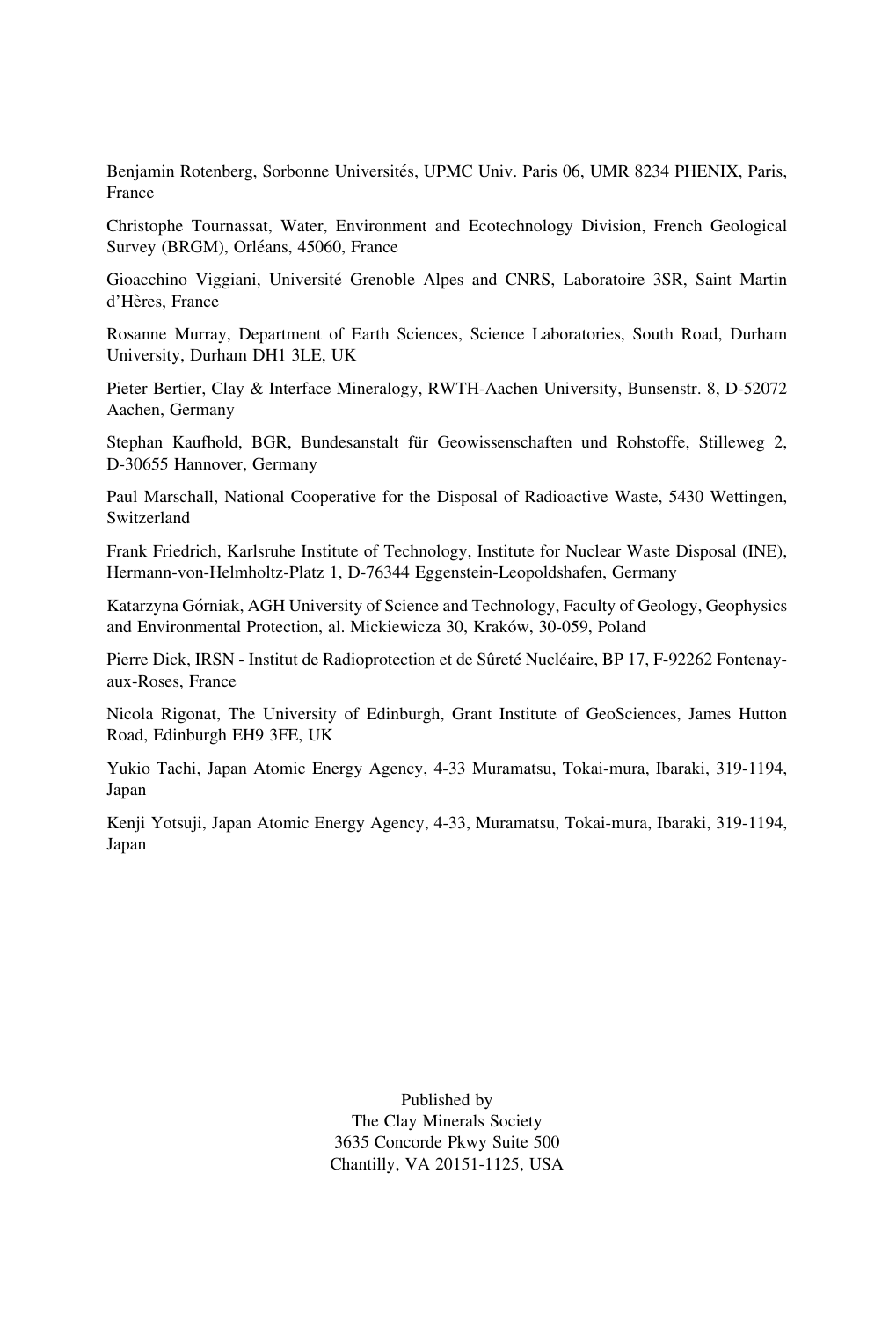Copyright  $\odot$  2016 The Clay Minerals Society

All rights reserved. No part of this book may be reproduced by any mechanical, photographic, or electronic process or in the form of photographic recording, nor may it be stored in a retrieval system, transmitted, or otherwise copied for public or private use without written permission from the publisher. For information on this and other volumes in the CMS Workshop Lectures Series, write The Clay Minerals Society, 3635 Concorde Pkwy Suite 500, Chantilly, VA 20151-1125 USA or go to www.clays.org.

Citations of articles in this volume are properly referenced as follows:

CLARKSON, C.R. and SOLANO, N.A. (2016) Combined use of neutron-scattering, fluid-invasion, and image-analysis techniques to assess pore structure, accessibility, and connectivity in tight rock. Pp. 15–31 in: Filling the Gaps – from Microscopic Pore Structures to Transport Properties in Shales (T. Schäfer, R. Dohrmann, and H.C. Greenwell, editors). CMS Workshop Lectures, 21. The Clay Minerals Society, Chantilly, Virginia, USA.

> Library of Congress Catalog Number ISBN - 978-1-881208-46-4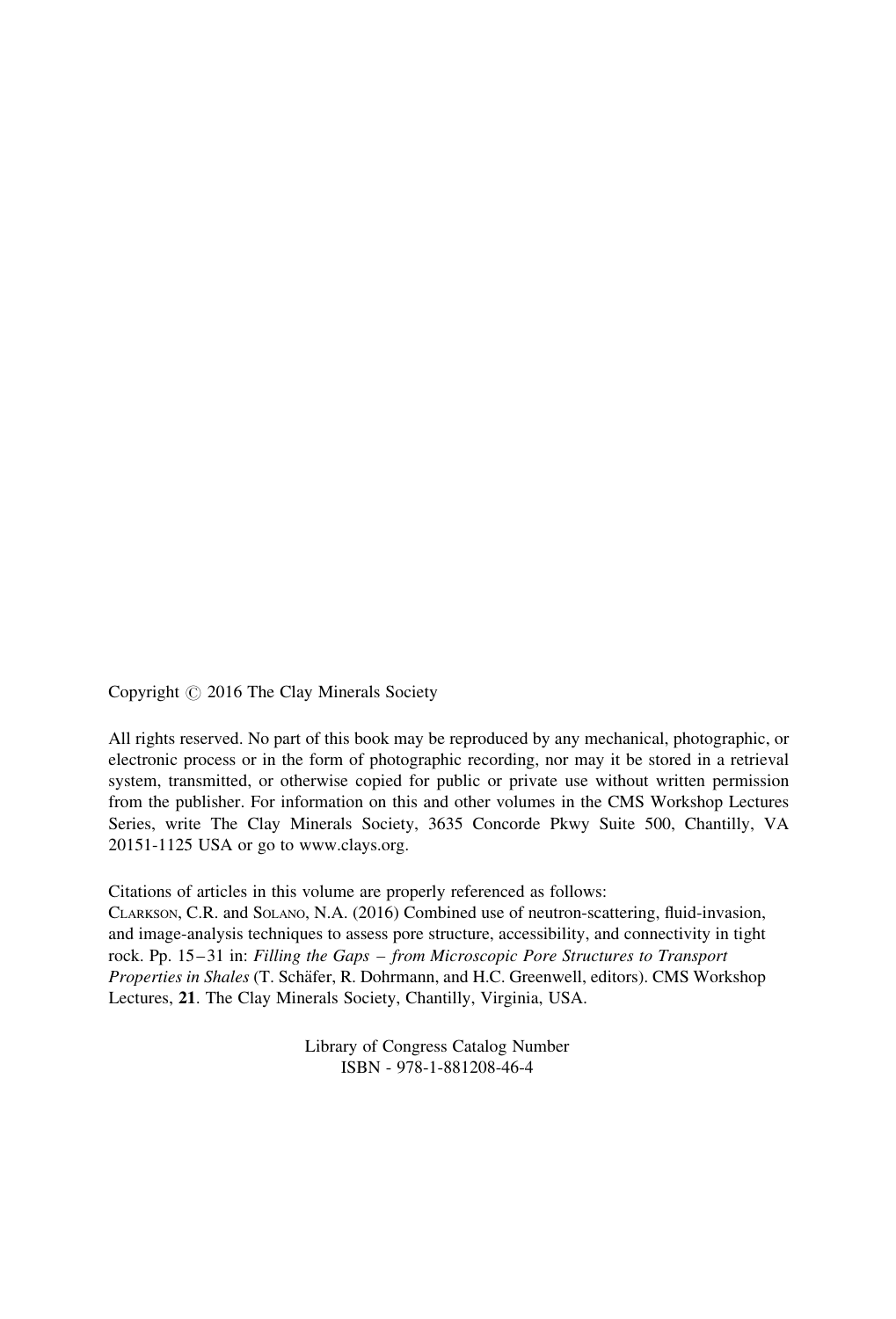#### THE CLAY MINERALS SOCIETY

The Clay Minerals Society (CMS) was organized in 1963 to stimulate research and to disseminate information relating to all aspects of the science and technology of clays and other fine-grained minerals. It sponsors an annual Clay Conference where research and invited papers are presented in technical sessions and special symposia. Field trips are organized to important occurrences of clays in regions near the Conference locations and to industrial sites of clay production and application. In conjunction with its annual meetings, workshops are held on technical subjects of interest to clay researchers and technologists. CMS publishes Clays and Clay Minerals, which is the leading international journal in the field of clay science. In this journal are presented the latest scientific investigations in all areas of the field and from all parts of the world, along with timely review articles and announcements of new publications on clays and other fine-grained minerals.

CMS also sponsors the Source Clays Repository, which is now well established as the provider of clay samples to a plethora of research groups world wide and to teachers of clay science. It also offers other clay-related publications to its members at a discount over publisher's list prices.

Its multi-disciplinary membership includes agronomists, microbiologists, surface chemists, physicists, geologists, mineralogists, geochemists, material scientists, soil scientists, crystallographers, sedimentologists, economic geologists, colloid chemists, ceramicists, rheologists, petroleum engineers, and geotechnical engineers, thereby offering members the opportunity to exchange ideas and results with fellow researchers having widely different backgrounds and expertise.

For information on joining the Society and subscribing to Clays and Clay Minerals, contact:

The Clay Minerals Society Society Office 3635 Concorde Pkwy Suite 500 Chantilly, VA 20151-1125

Phone: (703) 652-9960 FAX: (703) 652-9951 www.clays.org E-mail: cms@clays.org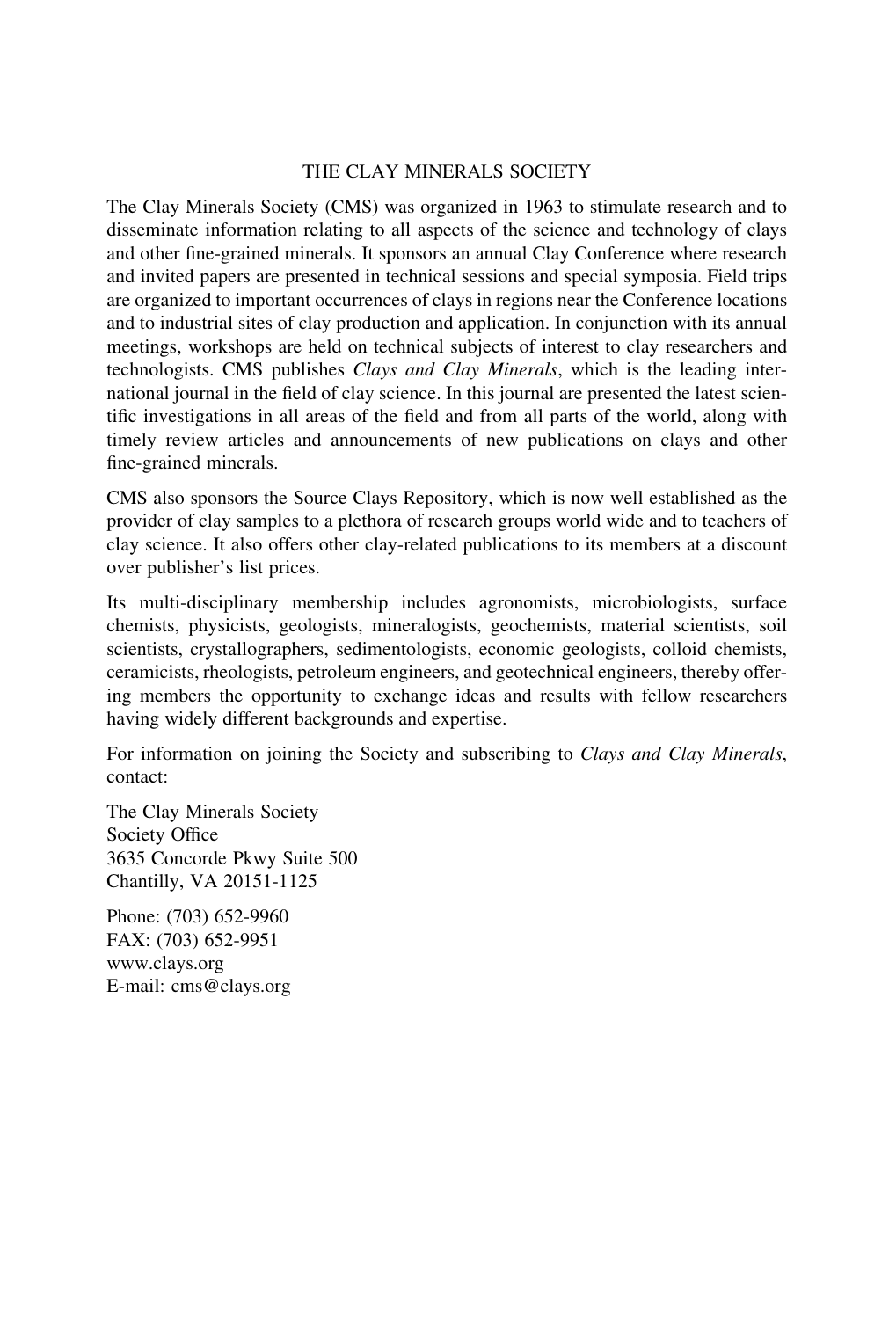# Preface

Thorsten Schäfer<sup>1</sup>, Reiner Dohrmann<sup>2</sup>, and H. C. Greenwell<sup>3</sup>

<sup>1</sup>Karlsruhe Institute of Technology (KIT), Institute for Nuclear Waste Disposal (INE), P.O. Box 3640, D-76021 Karlsruhe, Germany  $2$ Federal Institute for Geosciences and Natural Resources (BGR), State Authority of Mining, Energy and Geology (LBEG), Stilleweg 2, D-30655 Hannover, Germany  $3$ Department of Earth Sciences, Durham University, South Road, Durham DH1 3LE, UK

# 1. Introduction

This CMS Workshop Lecture Series (WLS) volume is intended to give a summary of the current state-of-the-art of different spectroscopy and microscopy methods, as presented during a workshop held in conjunction with the EUROCLAY 2015 conference in Edinburgh, UK, on the 5th of July 2015. This workshop was initiated by the NEA Clay Club, The Clay Minerals Society, and the Euroclay conference series. This EUROCLAY 2015 workshop is a continuation of the very successful workshop "Clays under Nano- to *Microscopic resolution*" which took place from  $6<sup>th</sup> - 8<sup>th</sup>$  September 2011 in Karlsruhe and documents new developments and the progress made over the past four years concerning research in low-permeability, clay-rich, geological formations (NEA-CLAY-CLUB, 2013). The workshop also provided an excellent opportunity for exchange of knowledge with research communities concerned with the safe long-term management of radioactive waste within argillaceous sediments, and with shale gas and oil exploration.

A wide spectrum of argillaceous media are being considered in Nuclear Energy Agency (NEA) member countries for the purpose of the passive long-term management of radioactive wastes. This includes variously indurated clay-rich bedrock formations to host and enclose a Deep Geologic Repository and clays used as engineered barrier materials to create durable repository seals. In this context, the NEA established in 1990 a Working Group on Argillaceous Media, known informally as the 'Clay Club.' The Clay Club examines those various argillaceous rocks that are being considered for the deep disposal of radioactive waste, ranging from soft clays to indurated shales. These low-permeability rocks exhibit petrophysical, hydrogeologic, and geomechanical properties, among others, which allow them to behave as long-lived passive barriers to the movement of water and solutes on timescales relevant to the safety of a Deep Geologic Repository (i.e. 1 Ma) (Dohrmann et al., 2013).

In addition, the shale-gas and oil community is interested in the characterization of sedimentary formations *(i.e.* black shales) from the core- to nano-scale, focusing on clay/brine/organic interfaces and understanding how pore space evolves and affects the transport and production potential of the shale system. Through characterization of fundamental properties such as nanopore/micropore connectivity, all the way up to understanding transport and mechanical fracture properties of whole rock units,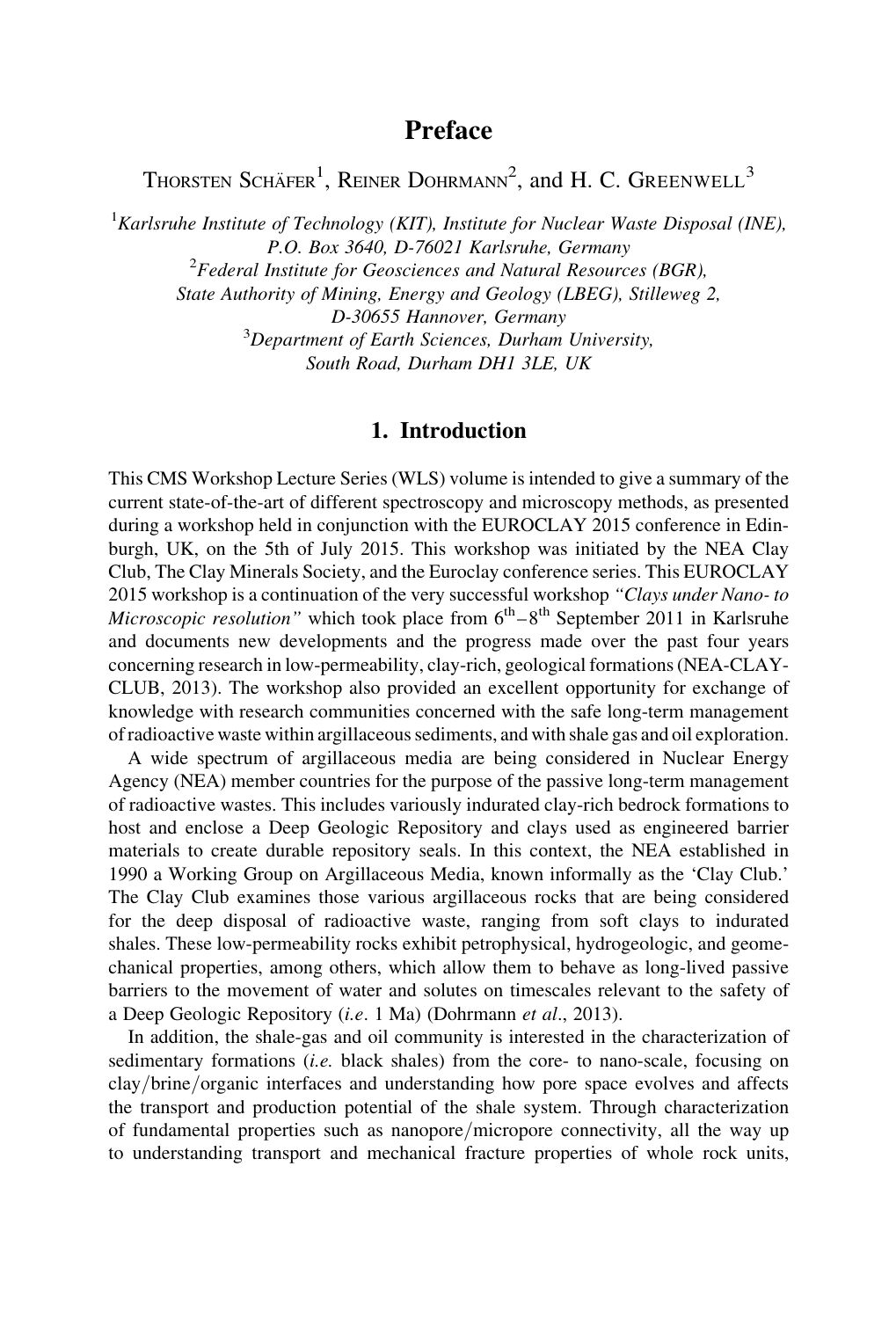

Figure 1. A schematic diagram showing how a multi-scale approach connects mineralogy, porosity, and transport properties in argillaceous media (Figure reproduced from NEA-CLAYCLUB, 2013, with permission).

both communities (radioactive waste disposal, and shale gas and oil) are studying the geological materials with a shared set of tools, from quantum mechanics and molecular dynamics computer simulations, through advanced microscopy and diffraction methods, up to tri-axial mechanical tests and large-scale mass-transport models.

Very generally speaking, these clay rocks are composed of fine-grained minerals showing pore sizes from  $\leq$  nm (micropores) up to  $\geq$  50 nm (macropores). Pores of between 2 and 50 nm are mesopores. The fluid migration, solute transport, and mechanical properties are largely determined by this microstructure (Figure 1), the spatial arrangement of the minerals, and the porewater chemical composition. Examples include anion-accessible ('geochemical') porosity and macroscopic membrane effects (chemical osmosis, hyper-filtration), geomechanical properties, and the characteristics of two-phase flow properties (relevant for gas transport).

In shale oil/gas systems, the role of clay minerals in creating porosity and controlling organic-matter distribution is of keen interest, as well as larger-scale phenomena such as how diagenesis affects the mechanical properties of the shale-gas unit. Linking our knowledge to: (1) increased confidence in our understanding of material properties/ phenomena used in a typical repository safety case, and (2) how best to up-scale the nano-scale understanding/knowledge are essential.

# 2. Short summary of research examples presented during the workshop

The one-day workshop was subdivided into five sessions with a two-hour poster session during lunch, which fostered active exchange between students and experts in the field.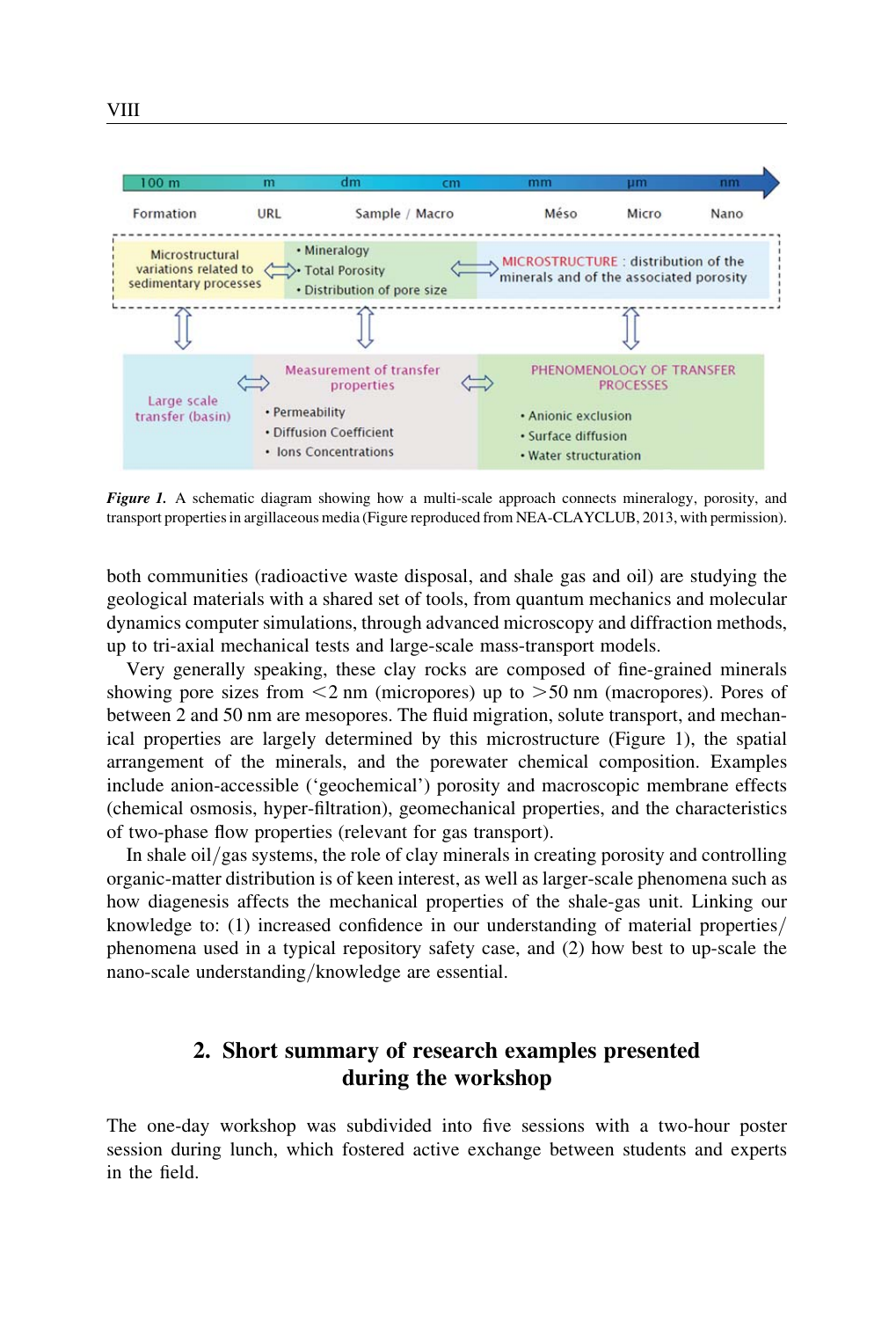The five general topics included:

- . Pore structure and connectivity
- . Chemical information under high spatial resolution
- Gas/water and ion mobility in tight formations
- . Upscaling and implementation in model approaches
- . Rock mechanics

The rock formations covered within the workshop included host rocks considered for the deep geological disposal of radioactive waste, such as the Opalinus Clay, the Boom Clay, the Callovo-Oxfordian argillite, and from the generic underground research tunnel within the Toarcian shales. Furthermore, sedimentary formations investigated in the context of oil and gas reservoirs included the Cardium Formation in western Canada, natural siliciclastic mudstones from the London Clay formation, Oligocene Grybóy marls, Posidonia shales, and Kimmeridge shales and mine tailings (McLean Lake Tailing Management Facility; TMF). To complete this list, research results also covered bentonite (MX-80) and minerals such as biotite, illite, and boehmite.

#### 2.1. Pore-structure and connectivity (physical imaging)

The Rheinisch-Westfälische Technische Hochschule Aachen University (Germany) group (Jop Klaver) gave an overview of complementary methods working at different scales, providing a conceptual 'toolbox' for the characterization of the clay microstructure. Information about the 3D fracture network, the mineral fabric, and the macroporosity can be obtained by micro-computed tomography  $(\mu$ CT), but is clearly limited in resolution ( $\mu$ m range). Combining  $\mu$ CT with broad ion beam scanning electron microscopy (BIB-SEM), on the other hand, can give information on pore morphology and the identification of elementary islands in 2D at the nm scale. If these methods are further combined with focused ion beam transmission electron microscopy (FIB-TEM), 3D information on pore connectivity and elementary island representative under nm-scale resolution can be achieved. A critical point in this type of investigation is the preservation of the pore structure and connectivity during sample preparation (drying). Several impregnation methods are discussed in the literature (Pret  $et$   $al$ , 2004; Robinet *et al.*, 2015) and the Aachen group favors the Woods metal (WM) injection (Woods metal is an alloy of 50.0% bismuth, 26.7% lead, 13.3% tin, and 10.0% cadmium) liquid at elevated temperatures of  $70^{\circ}$ C (Klaver *et al.*, 2015). The authors encountered unfilled WM regions and interpret them as artefacts during the WM injection process closing accessible pore throats (see Desbois *et al.*, 2016, this volume). With respect to future studies, a comparison with methods such as nuclear magnetic resonance (NMR) or small-angle neutron scattering studies (SANS) should be performed to tackle and quantify the artefacts.

Using a combination of SANS and ultra-small angle neutron scattering (USANS), fluid invasion, and imaging methods, pore structure, accessibility, and connectivity for multiple Cardium Formation tight oil samples have been investigated by Chris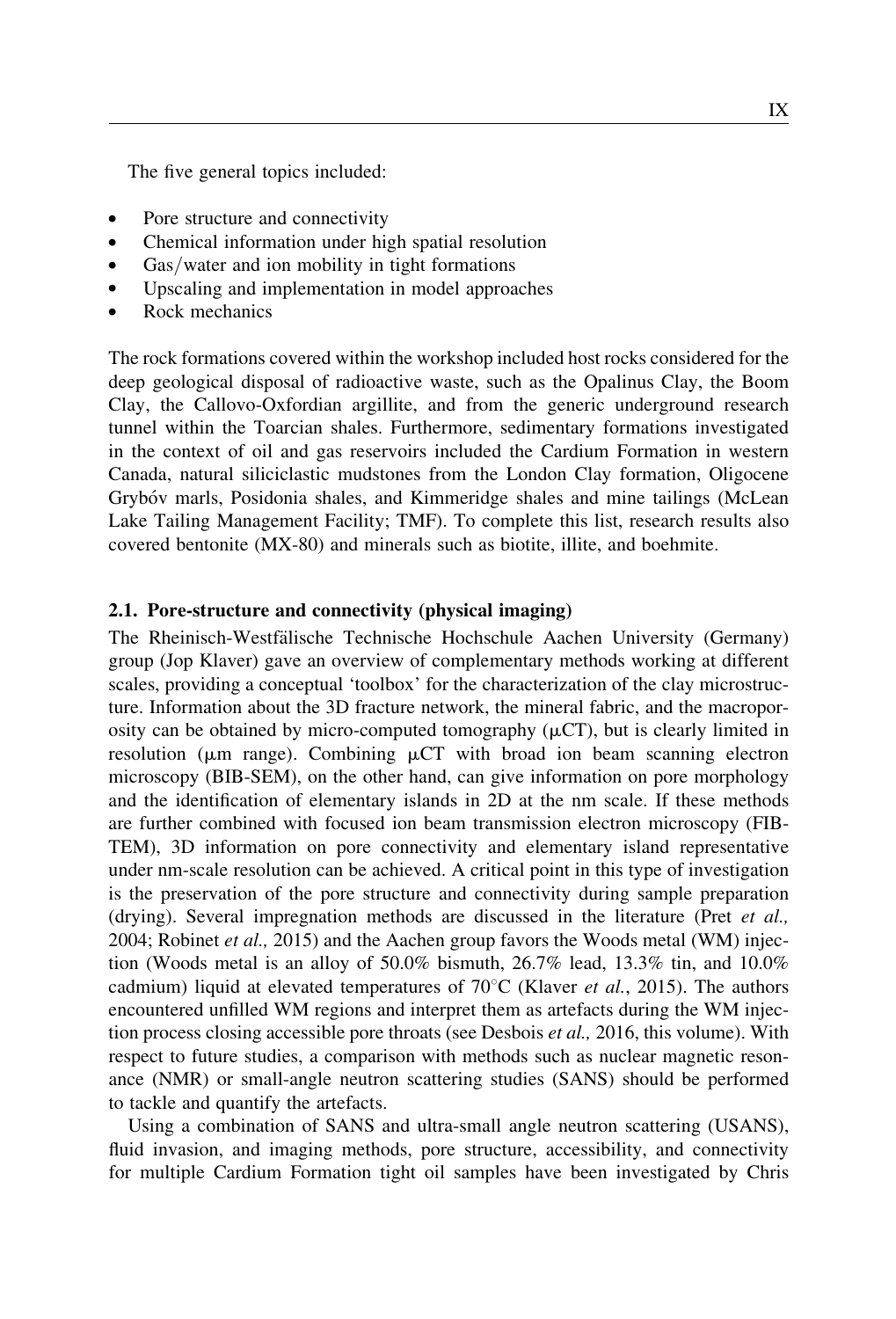Clarkson and co-workers from the University of Alberta. On the microlithofacies scale down to the  $\mu$ m level, the mapping of permeability, porosity, and microhardness has been performed using computed tomography (CT),  $\mu$ CT, and optical microscopy on core samples. This information is combined with macroscale work (formation scale) on the meter to kilometer scale using seismic surveys, well testing, and well logging (Clarkson and Solano, 2016, this volume).

In a further step, these data are combined with information on the sub-microlithofacies scale using several methods (e.g. SEM, TEM, mercury intrusion porosimetry (MIP), low-pressure nitrogen adsorption (LPAN<sub>2</sub>), or  $CO<sub>2</sub>$  adsorption (LPACO<sub>2</sub>), He pycnometry, Hg intrusion and especially SANS/USANS). The scattering intensity profiles obtained by SANS/USANS measurements revealed a broad pore-size distribution with pore accessibility varying strongly with pore size. The scattering intensity profiles follow a slope of  $-3$  on a log-log scale, which indicates a power-law scattering characteristic of a very rough (fractal) pore-matrix interface.

All images (except for TEM) shown in Figure 2 were taken from reservoir samples obtained from a tight oil reservoir within the Cardium Formation (depth of  $\sim$  1470 m) (Pembina Field) in western Canada. One surprising result is that the accessibility is smaller for larger pore sizes, a finding consistent with Hg intrusion results. Highresolution SEM imaging has in fact revealed that disconnected pores appear within mineral grains, possibly explaining the SANS/USANS results. The SANS/USANS interpretations may be affected by the assumption of a two-component system (spherical pores þ average mineral phase), however. Mineral mapping using energy-dispersive X-ray spectroscopy (EDX) suggests that additional components (strong scattering accessory mineral phases, e.g. siderite) may be present which could affect significantly the SANS/USANS-derived porosity, pore-size distribution, and pore-accessibility calculations. A multi-component system will be tried in future work and differences will be quantified using the more conventional two-component model.

The spherical pore-model assumption used to calculate the pore-size distribution from the SANS/USANS scattering profiles was discussed indirectly by Aplin and co-workers, who focused on the permeability estimates from pore size data (see contribution Aplin et al., 2016, this volume) which clearly revealed that a reasonable correlation between the measured and modeled permeability could only be obtained assuming an elongated wedge-shaped geometry (see also Yang and Aplin, 2007).

In the poster session, Bertier et al. (2016, this volume) presented a critical discussion about the use of  $N_2$  physisorption for the characterization of the pore structure of shales by addressing some common pitfalls and misconceptions related to the interpretation of physisorption data. Using measurements from a set of nine Opalinus Clay samples,  $N_2$  physisorption values were compared with other methods such as He-pycnometry, MIP, fluid saturation (Archimedes), and USANS. The authors concluded that the results could be used for the analysis of the pore structure of shales and mudrocks, but they should be interpreted with caution.

The pore system of a potential German gas shale (four different Posidonia shales) with different levels of maturity was evaluated critically by Kaufhold et al. (2016, this volume). The most important question concerning shale-gas production and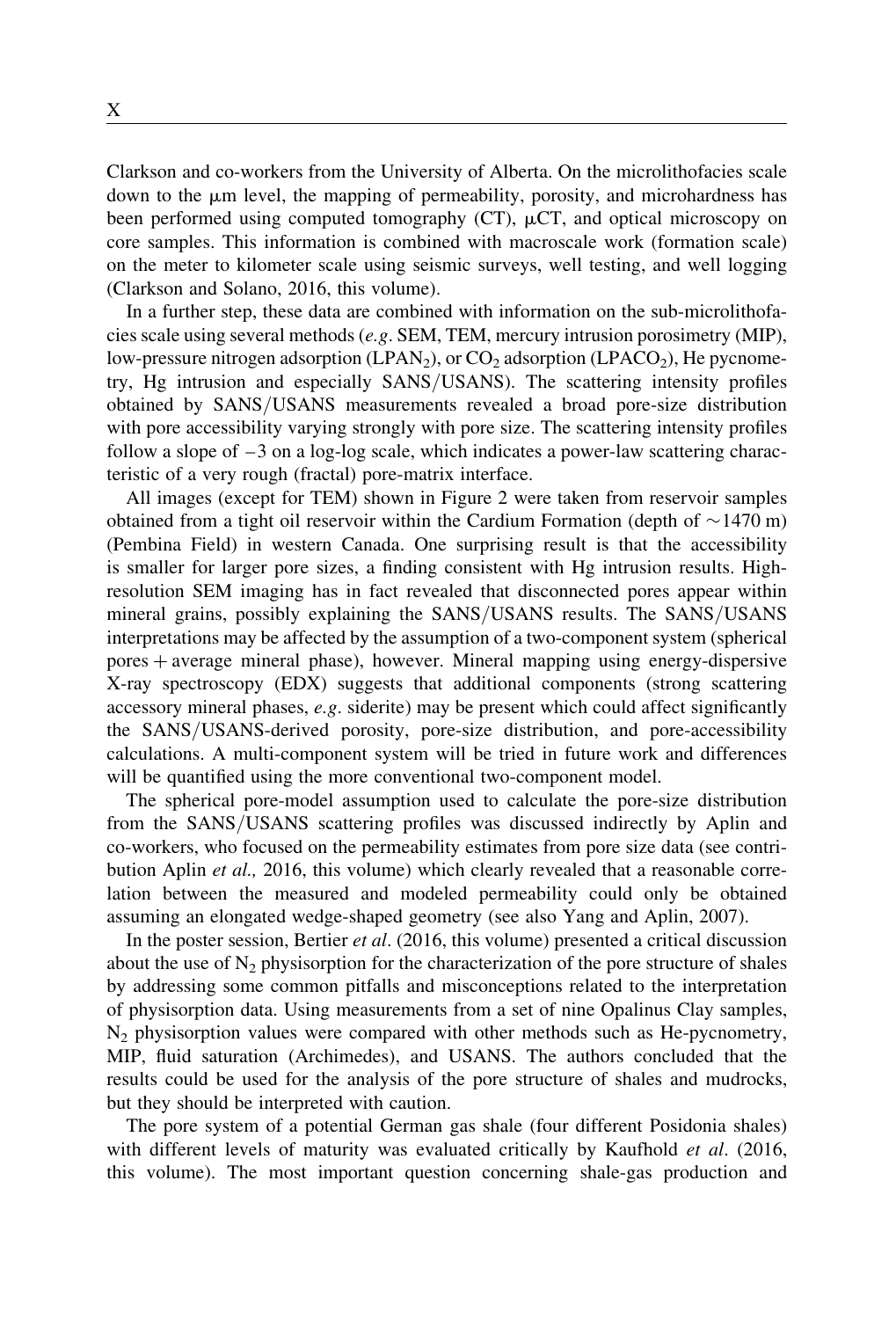

Figure 2. Use of imaging methods to visualize geologic structures controlling flow at the core- and finer-scale (taken from Clarkson and Solano, 2016, this volume). The upper panel illustrates use of core photography (left) for imaging microfacies distribution and X-ray micro-computed tomography (XRµCT, middle and right) for imaging bulk-density contrasts in core plugs (sampled from a large whole-core sample). The middle and lower left panels illustrate the use of backscatter imaging from SEM for imaging micro- to nano-scale pore structures and their associations. The panel on the lower right illustrates use of transmission electron microscopy (TEM) for imaging nano-scale structures (Jiang et al., 1997; reproduced with permission). Pores and porous regions in the XRµCT and BSE/SEM images are represented by the darker areas.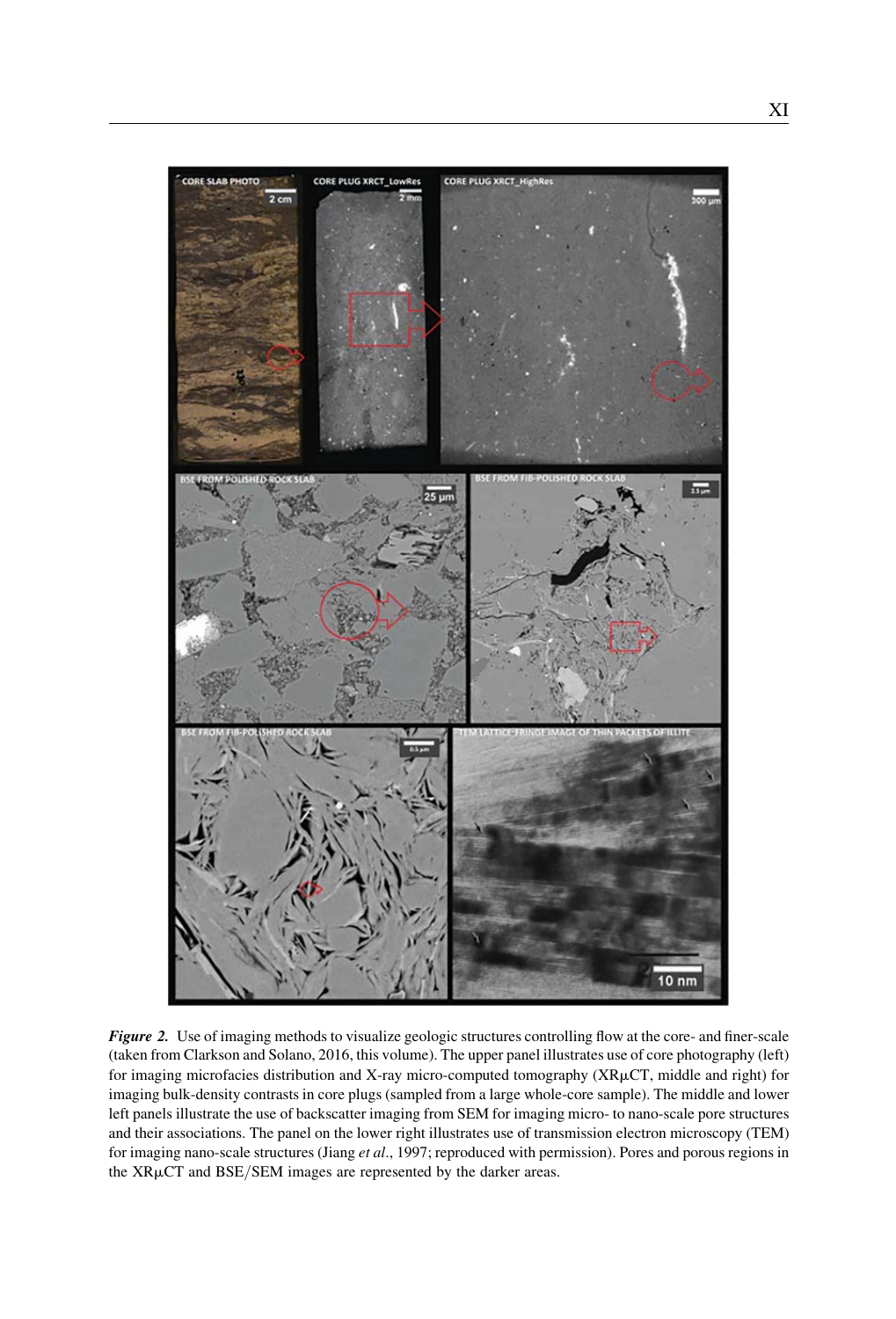porosity relates to the diameter needed to provide gas migration. The authors compared their results with data published on gas shales which are known to be productive. Although both direct microscopical methods and indirect methods based on gas adsorption or MIP were applied, most of the pores within the clays and shales were too small to be detected by any of the direct methods. Natural gas in micropores may be bound too strongly to liberate it without low-pressure/vacuum. For gas production, either meso- or macropores may be important. The authors concluded that the potential of the Posidonia shale for gas production, of course, has to be proven by shale-gas production tests.

Microstructural insights into petrophysical characteristics of indurated clays were given by Marschall et al. (2016, this volume), who characterized core samples from the Opalinus Clay using TEM, FIB nanotomography (FIB-nt), and CT with image processing procedures. Results were compared with MIP, nitrogen adsorption/desorption measurements ('BET'), sieving methods, X-ray diffraction (XRD), and triaxial testing. The authors found that the macroscopic (poro-elastic) deformation behavior of the Opalinus Clay was reproduced fairly well by geomechanical modelling on the microscopic scale. In addition, new insight was gained with regard to the role of small mesopores  $(2-10 \text{ nm})$ , which essentially control the macroscopic deformation behavior of the indurated clay.

Apart from clay formations, the development of deep geological repositories for longterm radioactive waste management is also foreseen in crystalline rocks. Multi-barrier repository concepts for crystalline rocks require geotechnical barrier systems based on compacted bentonites (Sellin and Leupin, 2014) which, depending on the compaction efficiency, contain regions of different densities, and were studied using  $FIB-nT$  (e.g. Keller  $et al., 2014$ ). In the poster session, hydration experiments with cation-exchanged Febex bentonite samples studied using an environmental SEM (ESEM) were presented by Friedrich et al. (2016, this volume). The main finding was that the Sr-exchanged form showed significantly more swelling at low relative humidity.

#### 2.2. Chemical information under high spatial resolution

To obtain chemical information under high spatial resolution to the  $\mu$ m level and even the sub-µm level, the research field clearly benefited from the developments made over the past decade using synchrotron radiation, but not exclusively, as shown in the presentation by Christian Schurig (see Schurig *et al.*, 2016, this volume) from the group of Ingrid Kögel-Knabner at the Technical University Munich (Germany). The authors used nano-scale stable isotope mass spectrometry (NanoSIMS) to characterize the isotopic composition of mineral-associated natural organic matter in complex soil structures. Here, for example, synchrotron-based Scanning Transmission X-ray Microscopy (STXM), with a spatial resolution in the 20 nm range and working on different element absorption edges (Brandt et al., 2012; Kretzschmar and Schäfer, 2005), could give complementary information on the general organic structure or metal oxidation state and isotopic composition. The NanoSIMS presentation also pointed out clearly that for accurate SIMS stable isotope analysis the polishing relief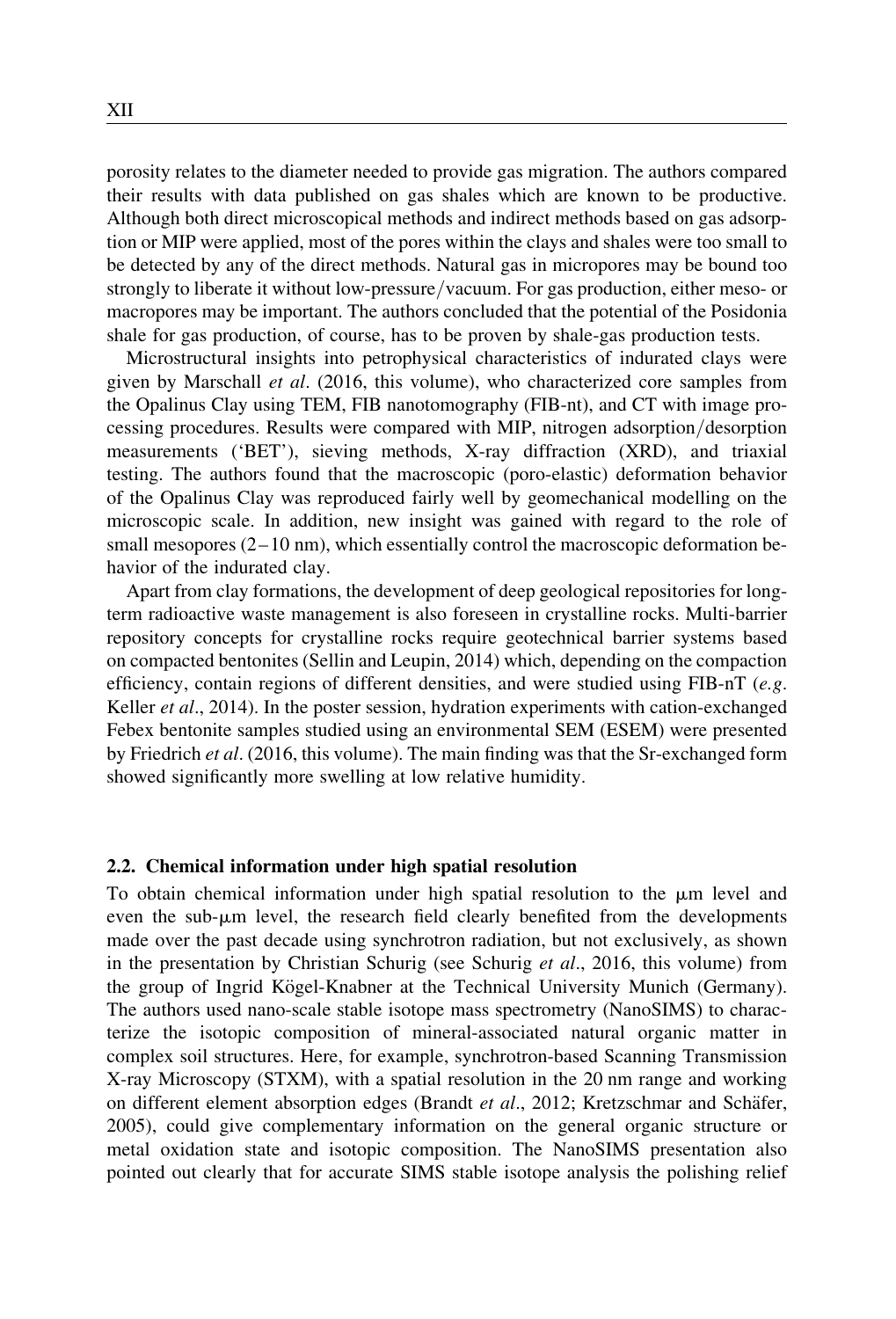should be less than a few pm, which has to be evaluated by using an optical surface profilometer (Kita et al., 2009).

Two synchrotron beamlines were presented in detail in the oral lectures, the GeoSoil-EnviroCARS (GSECARS) at the Advanced Photon Source (APS, Chicago, Illinois, USA) Sector 13 by Tony Lanzirotti (see Lanzirotti  $et al., 2016$ , this volume) and the I18 Beamline of the Diamond light source, UK, by Fred Mosselmans (see Mosselmans et al., 2016, this volume). The examples given in both presentations were not restricted to clay systems alone, but showed clearly the potential for clay-dominated systems (Lange et al., 2010). Improvements included synchronous micro-diffraction capabilities at high spatial resolution and high speed coupled with micro X-ray fluorescence  $(\mu XRF)$ mapping at GSECARS.

#### 2.3. Gas/water and ion mobility in low-permeability formations

Nuclear magnetic resonance studies by the group of Marc Fleury (Institute France Petrol; IFP Energies nouvelles; Rueil-Malmaison, France) demonstrated that water is surprisingly highly mobile, even when strongly confined in nanopores and despite a strong affinity with the solid surface. From these NMR studies, the primary factor governing diffusion in a compacted system seems to be porosity, while the texture or the pore network details play a secondary role. For small pores in the  $1-100$  nm range, unimodal or multimodal NMR relaxation time distribution can provide simple criteria to characterize connectivity between different compartments of the pore network system at a time scale corresponding to the life-time of the magnetization and for length scales of the order 1  $\mu$ m or larger. In the interlayer space of smectites, the orientation of water molecules can be observed using specific NMR protocols and show the strong affinity of water with the solid surface (Fleury et al., 2016, this volume).

The presentation by Edo Boek (2016, this volume) demonstrated clearly that the segmentation of  $\mu$ CT data for the determination of transport properties in fractured shales using Lattice Boltzmann (LB) and molecular dynamics (MD) simulations must be used with care and the CT resolution must be taken into account. Here, the parallel plate model results corresponded to the LB results, but were much higher (15.3– 44.6 Darcy) than the experimental results. For the measured permeability of 1 mDarcy in the example given, the measured aperture would be in the range of  $\sim$ 3.7  $\mu$ m based on cubic law estimates, which was clearly below the resolution of the CT dataset (here  $13.7 \mu m$  resolution) and shows the limitations depending on the question to be tackled.

The last presentation in this session, given by Daniel Grolimund from PSI-SLS (Grolimund et al., 2016, this volume), focused on the migration behavior of redox-sensitive Se(IV) and monovalent Cs in Opalinus Clay. A multiple-method approach was used including classical tomography for the structural properties,  $\mu$ XRF,  $\mu$ XRD, chemical tomography, and  $\mu$ LA-ICP-MS for the chemical properties, neutron studies for the fluid properties, and macroscopic studies to determine the sorption and diffusion properties. The random-walk simulations of Cs migration were compared with 3D measurements and showed a very good comparability.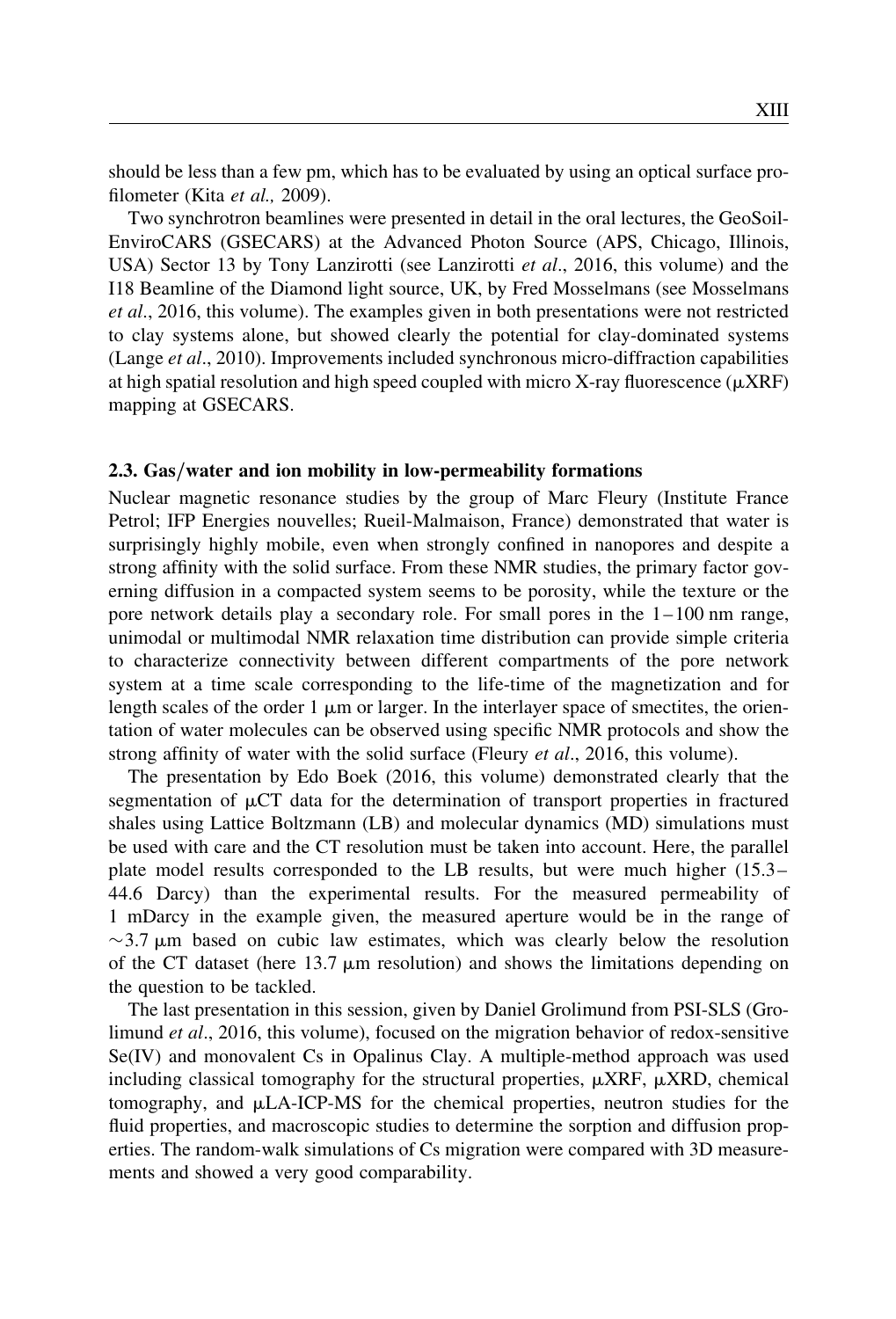Transferring information from high spatial resolution to the large scales of a site  $(Figure 1)$  is the goal of these studies. Two posters focused on this scale. Górniak (2016, this volume) studied the pore space in the impure chalk-type source rocks of the Oligocene Grybow Marls (Outer Carpathians, Poland) using SEM. The author concluded that the origin of the clay and the eogenetic overgrowth calcite cementation influenced the pathway of burial diagenesis and, thus, the pore-space evolution in the impure chalk. The internal architecture and permeability structures of faults in shale formations were studied by Dick *et al.* (2016, this volume). The authors showed that microfractures govern the matrix porosity in the damage zone and exert an increasingly dominant role on fluid flow along the boundary between fault core and fault damage zone.

A third poster presented an innovative tool for monitoring of the water chemistry evolution in bentonite buffer materials using magnets (Rigonat et al., 2016, this volume). NdFeB magnets were mixed with powdered Na-bentonite, then held at  $70^{\circ}$ C for 5 months). Results revealed different degrees of corrosion in the magnets but the swelling clay minerals were not degraded.

#### 2.4. Upscaling and implementation in modeling approaches

Detailed sensitivity analysis solving the Poisson-Boltzmann equation for swelling and non-swelling clay materials by the group of Christophe Tournassat and colleagues from BRGM (French Geological Survey) and Lawrence Berkeley National Laboratory (USA) based on the three key parameters that affect model predictions of anion exclusion in clay media, namely the pore-size distribution of clay media, the distance of closest approach of ions to the clay surface, and the accessibility of sub-nanometerwide clay-mineral interlayer spaces to anions, highlighted the significant impact of pore-size distribution on anion-accessible porosity. The calculations show that all three model assumptions significantly impact values predicted for the anion accessible porosity. As a consequence, macroscopic measurements of anion exclusion in clay media cannot be used to test any of the three model assumptions independently from the other two (Tournassat *et al.*, 2016, this volume).

While recent developments in advanced nano-imaging techniques can provide detailed views of the microstructure of non-swelling materials, determination of the microstructure of swelling clays remains a challenge because important additional information must be obtained at the nm to sub-nm scale. In addition, the accuracy of ion-distribution models such as the modified Gouy-Chapman (MGC) model in sub-nanometer-wide interlayer nanopores is not known for compacted clay systems in which overlapping electrical double layers (EDL) are important, particularly with regard to anion accessibility to the interlayer space. Clearly, additional insights from MD simulations are needed to better constrain macroscopic scale models (cf. Newton and Sposito, 2015). In natural clay-rocks, where both swelling and non-swelling clay minerals are present (smectite, illite, and interstratified clay minerals), the characterization of the pore-size distribution (from the  $\mu$ m to the nm scale) is a necessary step to accurately predict ion-concentration distributions. Finally, the authors noted that other sources of uncertainty must be better understood, including the domain of validity of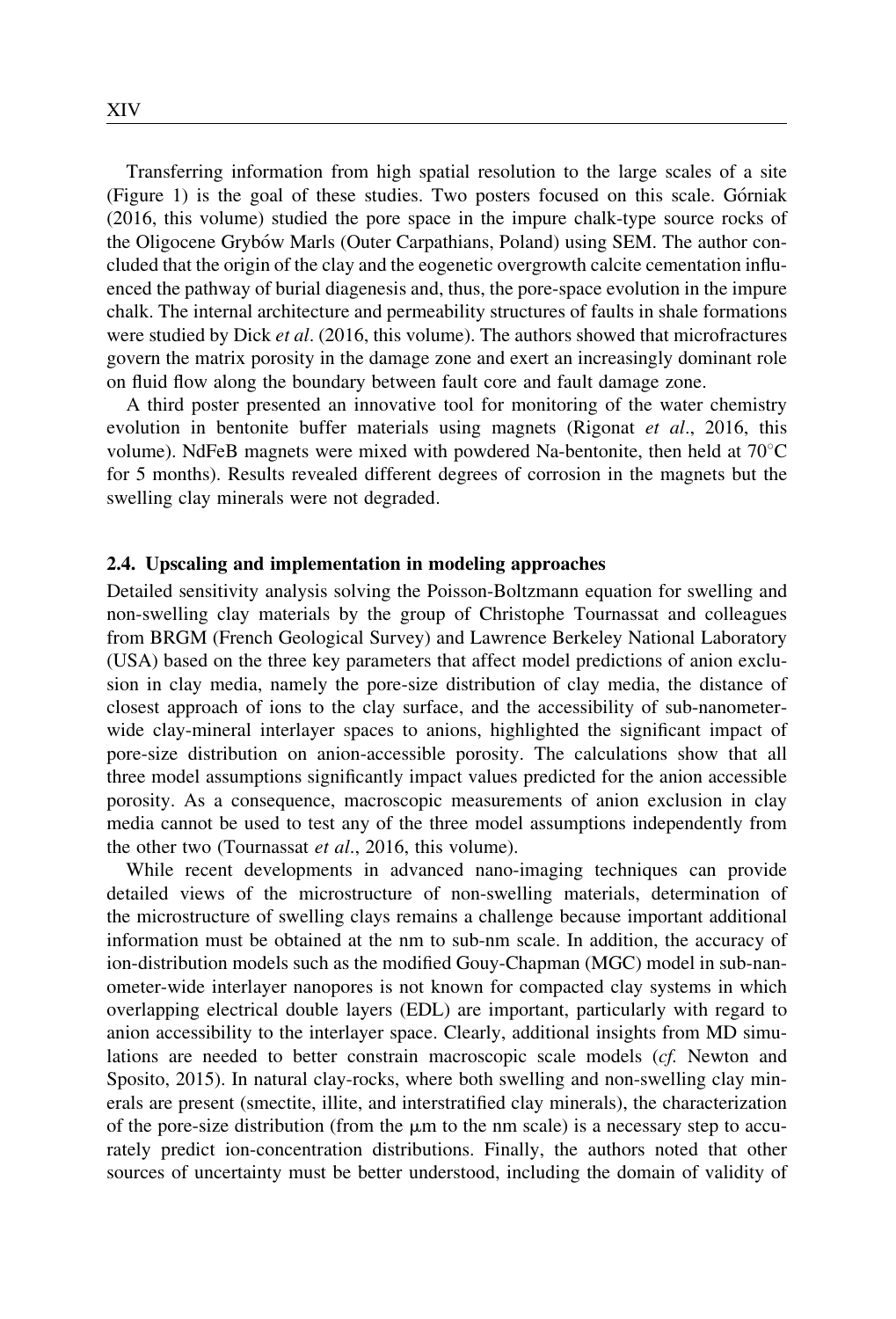the MGC model for complex electrolyte compositions and the fraction of the surface charge that is screened by the Stern layer.

Overall, the characterization of the pore-size distribution and pore shapes is a necessary step to predict accurately the ion distribution and mobility in the pore space. New results on changes in celestine precipitation-induced porosity in compacted illite could demonstrate that anions can be excluded completely from the smallest pores within a compacted illite material, whereas transport of tritium (water) is still observable, clearly showing the absence of full porosity clogging (Chagneau *et al.*, 2015).

Benjamin Rotenberg presented a pore network model for spatial dimensions of  $>1 \mu$ m based on LB or analytical solutions for the pores and channels in the domain range  $\sim$  1–10 nm taking into account electro-kinetic effects in charged porous media (see Obliger et al., 2016, this issue). Heterogeneity and couplings can be taken into account, but caution is needed concerning "effective single channels" to predict macroscopic properties. The model cannot currently be used to predict desaturation, clogging, or thermal gradients; and the parameterization for natural claystones (Callovo-Oxfordian argillite) is currently in progress in order to constrain the model as much as possible with experimental information.

In the poster session, two posters from the Japan Atomic Energy Agency and Chiba University, Japan, focused on modeling approaches in radwaste-relevant systems. Tachi et al. (2016, this issue) studied diffusion and sorption in the argillaceous rock from the Horonobe Underground Research Laboratory, Japan, and compared their modeling results with batch tests. Yotsuji *et al.* (2016, this issue) developed a model taking into account multiple pore structures in compacted bentonite such as inter-layer and interparticle pores, particularly for anionic species.

#### 2.5. Rock mechanics

The concept of deep geological repositories for the disposal of radioactive waste relies in part on the long-term low permeability of the host and enclosing rock. As the permeability is influenced by mechanical damage, the characterization of damage mechanisms of the host rock (at multiple scales) is important.

A first approach is developed to characterize strain localization at the scale of a laboratory specimen (a few centimeters). The group of Cino Viggiani (University Joseph Fourier, Grenoble, France) presented new results obtained with a new true triaxial apparatus that allows observation of a rock specimen under loading via X-ray CT and 3D digital image correlation (3D-DIC). Here, the development between the previous workshop in 2011, with cell dimensions of 10 mm diameter resulting in a voxel size of 7  $\mu$ m (laboratory 3SR) and a maximum cell pressure of 10 MPa, could be compared to the current state-of-the-art measurements using an *in situ* tri-axial compression test cell with a specimen diameter of 1.3 mm and a height of 2.5 mm resulting in a voxel size of  $0.7 \mu m$  (ERSF, beamline ID19).

The strain field in the sample, and its evolution up to and beyond strain localization, can be measured by digital image correlation (DIC) of photographs taken through a hard transparent window. Tests in plane-strain compression have been performed, starting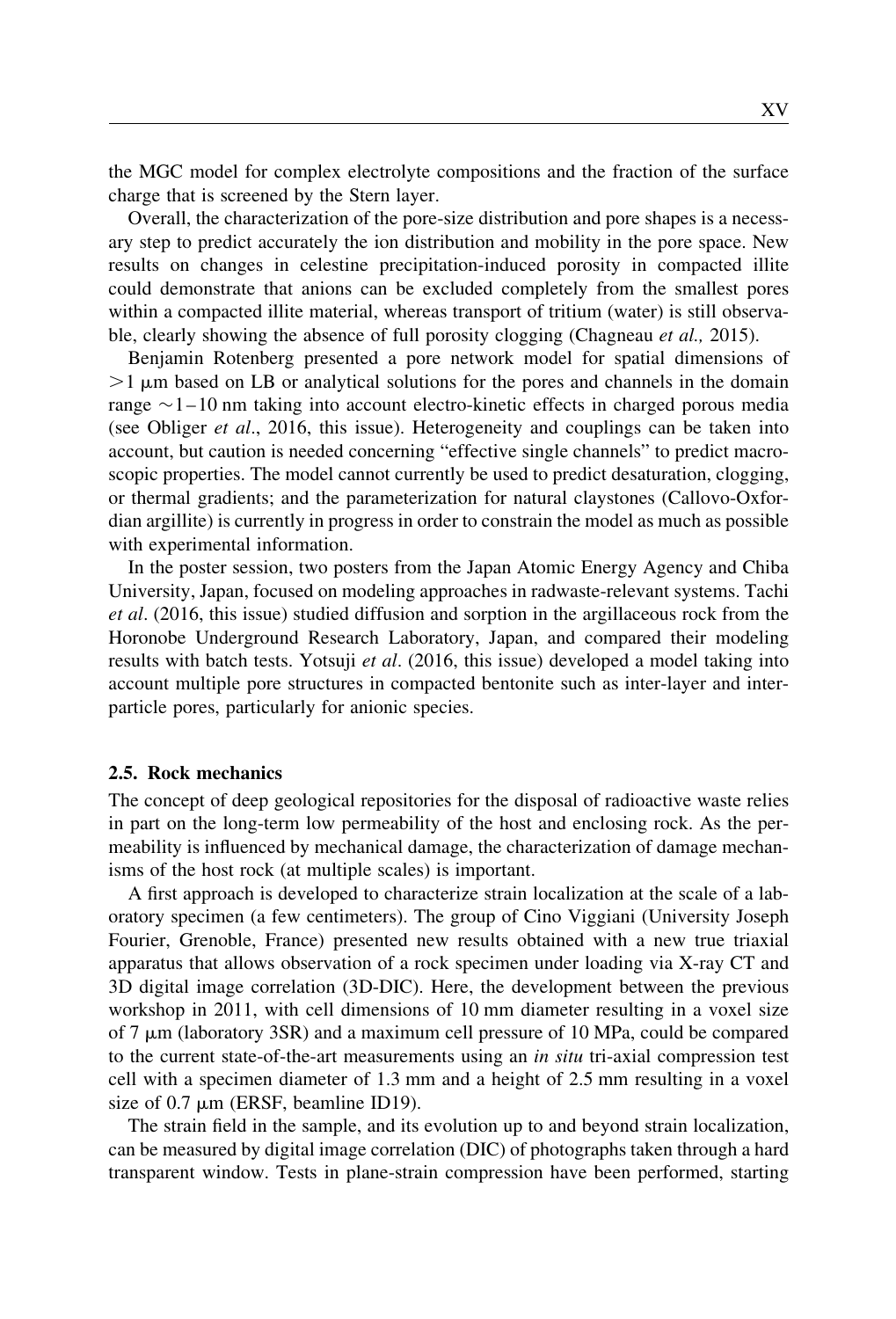from isotropic stress states at several mean stress levels. Results of the time evolution of the pattern of localization in the specimens are shown. Strain localization appears to start well before the stress peak, sometime at  $\sim$  50% of the stress peak, by very numerous parallel and conjugated shear bands. This early strain localization, to the authors' knowledge, has never been observed in rocks before. The number of active bands, then, decreases progressively during subsequent loading, down to a very few bands at the peak and during strain softening. It is also possible to demonstrate how localization is influenced by confining pressure. The experimental results are analyzed systematically in terms of fields of shear and volumetric strains.

The second approach focuses on a smaller scale – the scale of mineral inclusions embedded in a clay matrix where the inclusion size is a few microns. Studying the mechanisms of deformation at this scale is a challenge (clay cracking, de-cohesion of inclusions,  $etc.$ ...); understanding the mechanisms at a relevant scale for understanding the substantial evolution of some of the physical properties such as fluid permeability is essential, however. The focus of this study was to characterize the mechanisms of deformation at the small scale during loading experiments by combining X-ray micro-tomography and DIC. Where the microstructure of the material is relatively well understood (Robinet et al., 2012), relatively few attempts have been made to



Shear strain (%)  $0<sup>1</sup>$ 



 $\overline{3}$ 

Shear strain (%)

 $10$ 

 $0<sup>1</sup>$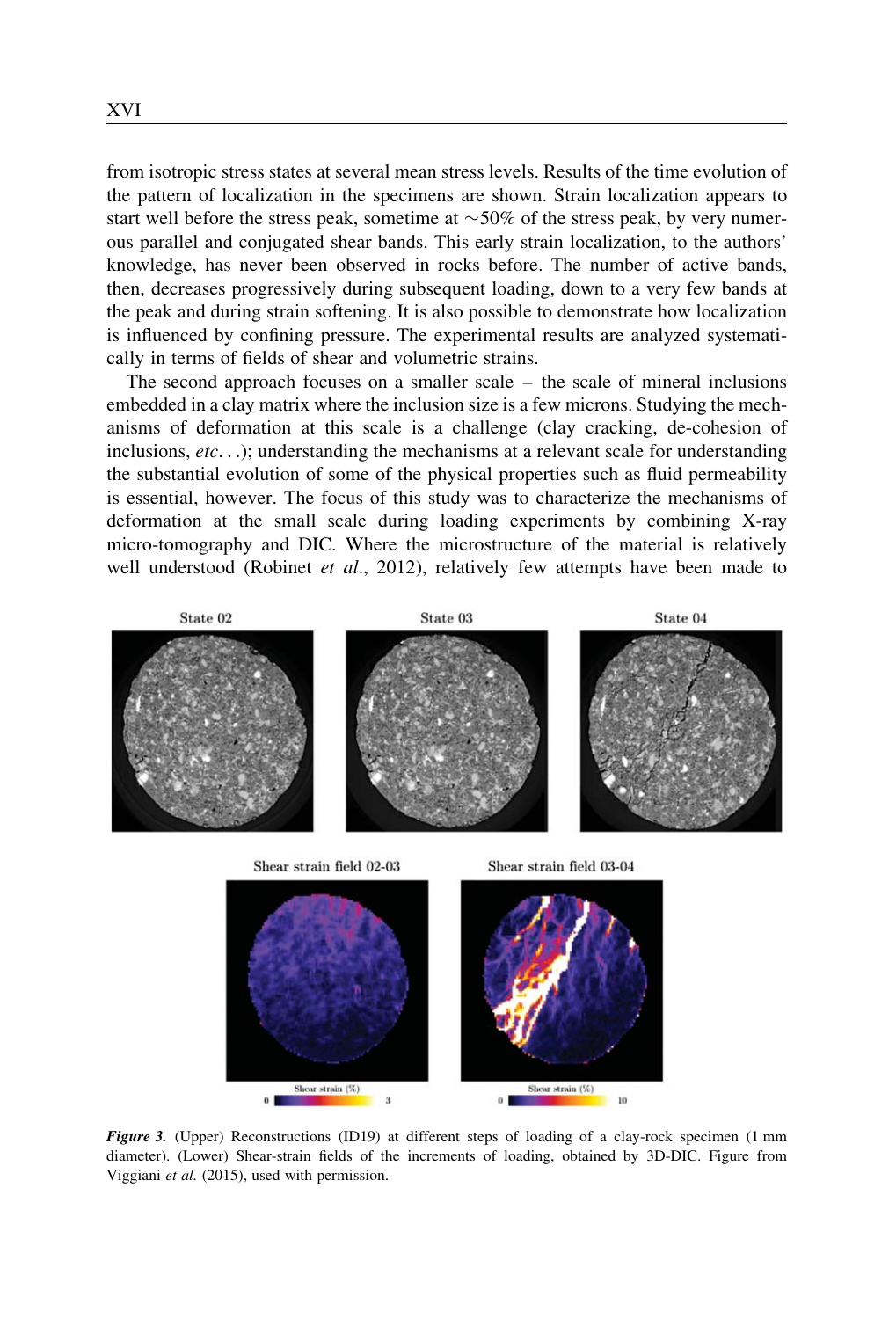XVII

develop new experimental techniques to investigate the micro-scale mechanics of clay rocks in order to feed multi-scale numerical models. Optical microscopy was used recently by Wang et al. (2013). Viggiani and coworkers used 3D-DIC to measure the evolution of strain fields at the micro scale from X-ray  $\mu$ CT images (with a spatial resolution of 0.7  $\mu$ m) of specimens tested at ESRF (ID 19) (Figure 3, Viggiani *et al.*, 2015).

In the second presentation given by Roseanne Murray (Durham University), the focus was on the architecture and frictional properties of faults in shale. The main implications from the data presented were: (1) gouges demonstrate limited ability to nucleate seismic events. Slow fracture/fault propagation will affect the rate at which new fracture areas are created and may limit oil and gas production. (2) Brine-saturated gouges can reduce frictional stability locally and enhance frictional healing, in comparison to wet and dry gouges, which facilitate oil and gas production by the creation of large fracture areas. (3) Fluid composition may vary between basins and, thus, their rate and state properties. Careful analysis must, therefore, be completed prior to reservoir stimulation.

Rock-mechanics studies at high resolution are very important; experimental conditions are challenging and only a few groups have entered this field of research, however.

#### 3. Conclusions

The EUROCLAY 2015 workshop demonstrated the advanced application of experimental techniques such as neutron diffraction and scattering,  $\mu$ -XAFS, nanoSIMS, TEM, AFM, nano-XCT, BIB-SEM, and NMR, etc., to yield new and fundamental insights into physical/chemical processes acting on the solid phase on a microscopic scale, i.e. down to the molecular scale. Despite such continued advances, the lack of standardized procedures for specific approaches to sample preparation and preservation is evident. Further uncertainties exist surrounding 'institutional' codes that are used for post-processing data, such as segmentation and image reprocessing. These very critical steps of sample selection (representation), sample preparation, and sample preservation prior to chemical analysis require increased attention to avoid artefacts and overinterpretation of data. Future improvements could lead to a type of standardized protocol for compacted clay materials, which would reduce uncertainties related to the aspects mentioned above.

In the same manner, guidelines for data segmentation, noise filtering, and postprocessing in the form of correlation/distribution, together with a catalog of criteria to rank the techniques available for clay systems, would optimize the scientific output. The workshop has clearly fostered communications between experimentalists and modelers and this needs to continue in order to clarify which kinds of data are needed and which are available at different scales (element distribution, chemical formula, binding environment).

Molecular-modeling techniques will allow elucidation, at an atomic scale, of the mechanisms of radionuclide sorption onto clay minerals, of interfacial water structuring, and of the migration behavior of solutes (anion, cation) through compacted clays. All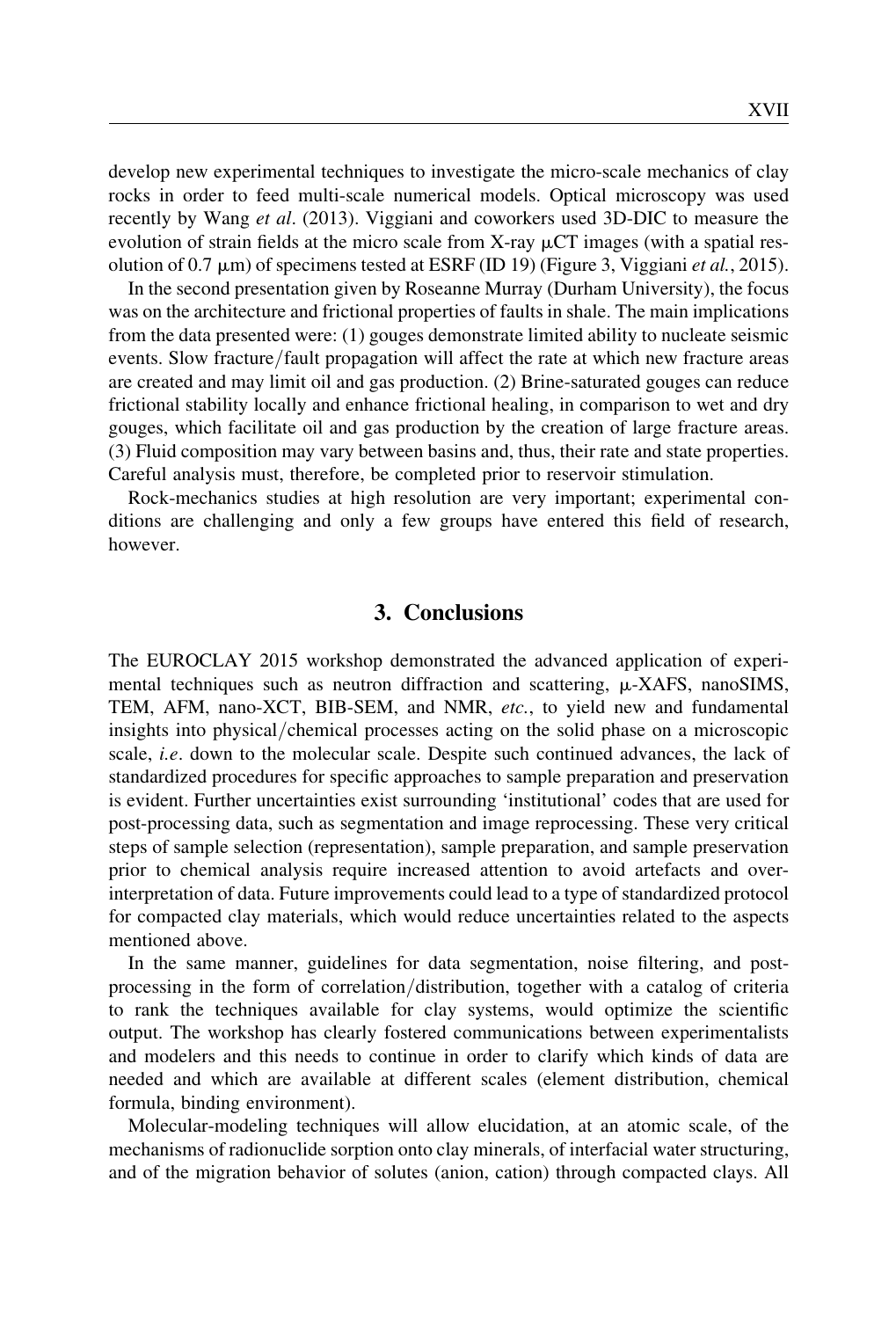these new methods will result in an improved understanding of these systems and will help to further identify and reduce conservatism in mass transport models. Furthermore, conceptual approaches were demonstrated throughout this workshop into how these microscopic results may be upscaled to scales in space and time relevant to performance assessments. This is work in progress.

Finally, the use of complementary analytical techniques has been shown to be most successful for most of the applications, bearing in mind the limitations of each analytical method. The interest in chemical evolution over time might, however, constrain the application of techniques to non-destructive methods. The combination of destructive and non-destructive methods is, however, sometimes needed to obtain full quantitative information. It must also be stated clearly that the resolution reached so far is sometimes insufficient to clearly discriminate different processes, but rapid instrumental development is underway, which might overcome this problem in the near future.

### Acknowledgments

The NEA Clay Club members from Belgium (FANC, ONDRAF/NIRAS, SCK . CEN), Canada (NWMO/SGDN), France (ANDRA, IRSN), Germany (GRS, BGR, KIT-INE), Hungary (PURAM), Japan (JAEA, NUMO), The Netherlands (COVRA), Spain (ENRESA), Switzerland (ENSI, Nagra, University Bern), the UK (NDA), and the United States of America (LBNL) are gratefully acknowledged for their financial or in-kind contribution to this project. The authors are grateful for the support of the Euroclay organizing team, Stephen Hillier and Kevin Murphy, and the Geological Society (UK) for student support of the workshop poster session. Those who helped by reviewing the chapters which follow are thanked for their work and listed below, after the reference list.

#### **References**

- Aplin, A.C. and Moore, J.K.S. (2016) Observations of pore systems of natural siliciclastic mudstones. Pp. 33– 44 in: Filling the Gaps – from Microscopic Pore Structures to Transport Properties in Shales (T. Schäfer, R. Dohrmann, and H.C. Greenwell, editors). CMS Workshop Lectures Series, 21, The Clay Minerals Society, Chantilly, Virginia, USA.
- Bertier, P., Schweinar, K., Stanjek, H., Ghanizadeh, A., Clarkson, C.R., Busch, A., Kampman, N., Prinz, D., Amann-Hildenbrand, A., Krooss, B.M., Pipich, V., and Di, Z. (2016) On the use and abuse of  $N_2$  physisorption for the characterization of the pore structure of shales. Pp. 151–161 in: Filling the Gaps – from Microscopic Pore Structures to Transport Properties in Shales (T. Schäfer, R. Dohrmann, and H.C. Greenwell, editors). CMS Workshop Lectures Series, 21, The Clay Minerals Society, Chantilly, Virginia, USA.
- Brandt, F., Schäfer, T., Claret, F., and Bosbach, D. (2012) Heterogeneous formation of ferric oxide nanoparticles on chlorite surfaces studied by X-ray absorption spectromicroscopy (STXM). Chemical Geology, 329, 42–52.
- Chagneau, A., Tournassat, C., Steefel, C.I., Bourg, I.C., Gaboreau, S., Esteve I., Kupcik, T., Claret, F., and Schäfer, T. (2015) Complete restriction of  ${}^{36}Cl^-$  diffusion by celestite precipitation in densely compacted illite. Environmental Science & Technology Letters, 2(5), 139–143.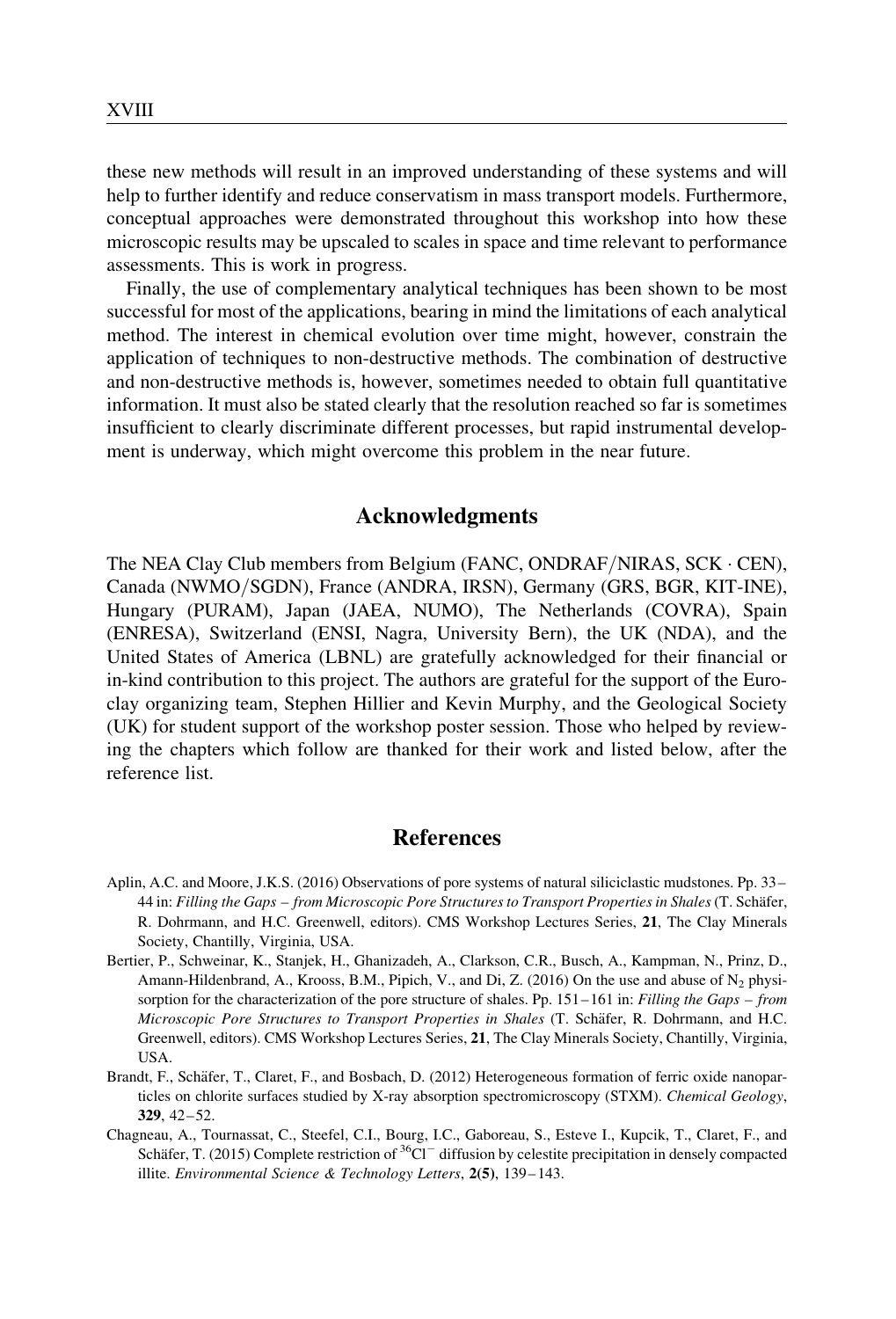- Clarkson, C.R. and Solano, N.A. (2016) Combined use of neutron-scattering, fluid-invasion, and imageanalysis techniques to assess pore structure accessibility, and connectivity in tight rock. Pp. 15–31 in: Filling the Gaps – from Microscopic Pore Structures to Transport Properties in Shales (T. Schäfer, R. Dohrmann, and H.C. Greenwell, editors). CMS Workshop Lectures Series, 21, The Clay Minerals Society, Chantilly, Virginia, USA.
- Desbois, G., Hemes, S., Laurich, B., Houben, M., Klaver, J., Höhne, N., Urai, J.L., Viggiani, G., and Bésuelle, G. (2016) Investigation of microstructures in naturally and experimentally deformed reference clay-rocks by using innovative methods in scanning electron microscopy. Pp.  $1-14$  in: Filling the Gaps – from Microscopic Pore Structures to Transport Properties in Shales (T. Schäfer, R. Dohrmann, and H.C. Greenwell, editors). CMS Workshop Lectures Series, 21, The Clay Minerals Society, Chantilly, Virginia, USA.
- Dohrmann, R., Kaufhold, S., and Lundqvist, B. (2013) The Role of Clays for Safe Storage of Nuclear Waste. Pp. 677–710 in: Developments in Clay Science, Vol. 5B, Handbook of Clay Science, Techniques and Applications (F. Bergaya and G. Lagaly, editors). Elsevier, Amsterdam.
- Fleury, M., Kohler, E., and Barré, L. (2016) Water mobility and structure in natural clay systems. Pp. 79–86 in: Filling the Gaps – from Microscopic Pore Structures to Transport Properties in Shales (T. Schäfer, R. Dohrmann, and H.C. Greenwell, editors). CMS Workshop Lectures Series, 21, The Clay Minerals Society, Chantilly, Virginia, USA.
- Friedrich, F., Schild, D., Weidler, P.G., and Schäfer. T. (2016) Hydration of febex Bentonite observed by Environmental Scanning Electron Microscopy (ESEM). Pp. 199–210 in: Filling the Gaps – from Microscopic Pore Structures to Transport Properties in Shales (T. Schäfer, R. Dohrmann, and H.C. Greenwell, editors). CMS Workshop Lectures Series, 21, The Clay Minerals Society, Chantilly, Virginia, USA.
- Górniak, K. (2016) Porosity Evolution in the chalk: an example from the chalk-type source rocks of the Outer Carpathians (Poland). Pp. 211–218 in: Filling the Gaps – from Microscopic Pore Structures to Transport Properties in Shales (T. Schäfer, R. Dohrmann, and H.C. Greenwell, editors). CMS Workshop Lectures Series, 21, The Clay Minerals Society, Chantilly, Virginia, USA.
- Grolimund, D., Wang, H.A.O., Van Loon, L.R., Marone, F., Diaz, N., Kaestner, A., and Jakob, A. (2016) Microscopic Chemical Imaging: A Key to Understand Ion Mobility in Tight Formations. Pp. 105–128 in: Filling the Gaps – from Microscopic Pore Structures to Transport Properties in Shales (T. Schäfer, R. Dohrmann, and H.C. Greenwell, editors). CMS Workshop Lectures Series, 21, The Clay Minerals Society, Chantilly, Virginia, USA.
- Jiang, W.T., Peacor, D.R., Arkaı´, P., Toth, M., and Kim, J.W. (1997) TEM and XRD determination of crystallite size and lattice strain as a function of illite crystallinity in pelitic rocks. Journal of Metamorphic Geology, 15, 267–281.
- Kaufhold, S., Grathoff, G., Halisch, M., Plötze, M., Kus, J., Ufer, K., Dohrmann, R., Ladage, S., and Ostertag-Henning, Ch. (2016) Comparison of methods for the determination of the pore system of a potential German gas shale. Pp. 163–189 in: Filling the Gaps – from Microscopic Pore Structures to Transport Properties in Shales (T. Schäfer, R. Dohrmann, and H.C. Greenwell, editors). CMS Workshop Lectures Series, 21, The Clay Minerals Society, Chantilly, Virginia, USA.
- Keller, L.M., Seiphoori, A., Gasser, P., Lucas, F., Holzer, L., and Ferrari, A. (2014) The pore structure of compacted and partly saturated MX-80 bentonite at different dry densities. Clays and Clay Minerals, 63, 174–187.
- Kita, N.T., Ushikubo, T., Fu, B., and Valley, J.W. (2009) High precision SIMS oxygen isotope analysis and the effect of sample topography. Chemical Geology, 264, 43–57.
- Klaver, J., Hemes, S., Houben, M., Desbois, G., Radi, Z., and Urai, J.L. (2015) The connectivity of pore space in mudstones: insights from high-pressure Wood's metal injection, BIB-SEM imaging, and mercury intrusion porosimetry. Geofluids, 15, 577–591.
- Kretzschmar, R. and Schäfer, T. (2005) Metal retention and transport on colloidal particles in the environment. Elements, 1, 205–210.
- Lange, K., Rowe, R.K., Jamieson, H., Flemming, R.L., and Lanzirotti, A. (2010) Characterization of geosynthetic clay liner bentonite using micro-analytical methods. Applied Geochemistry, 25(7), 1056–1069.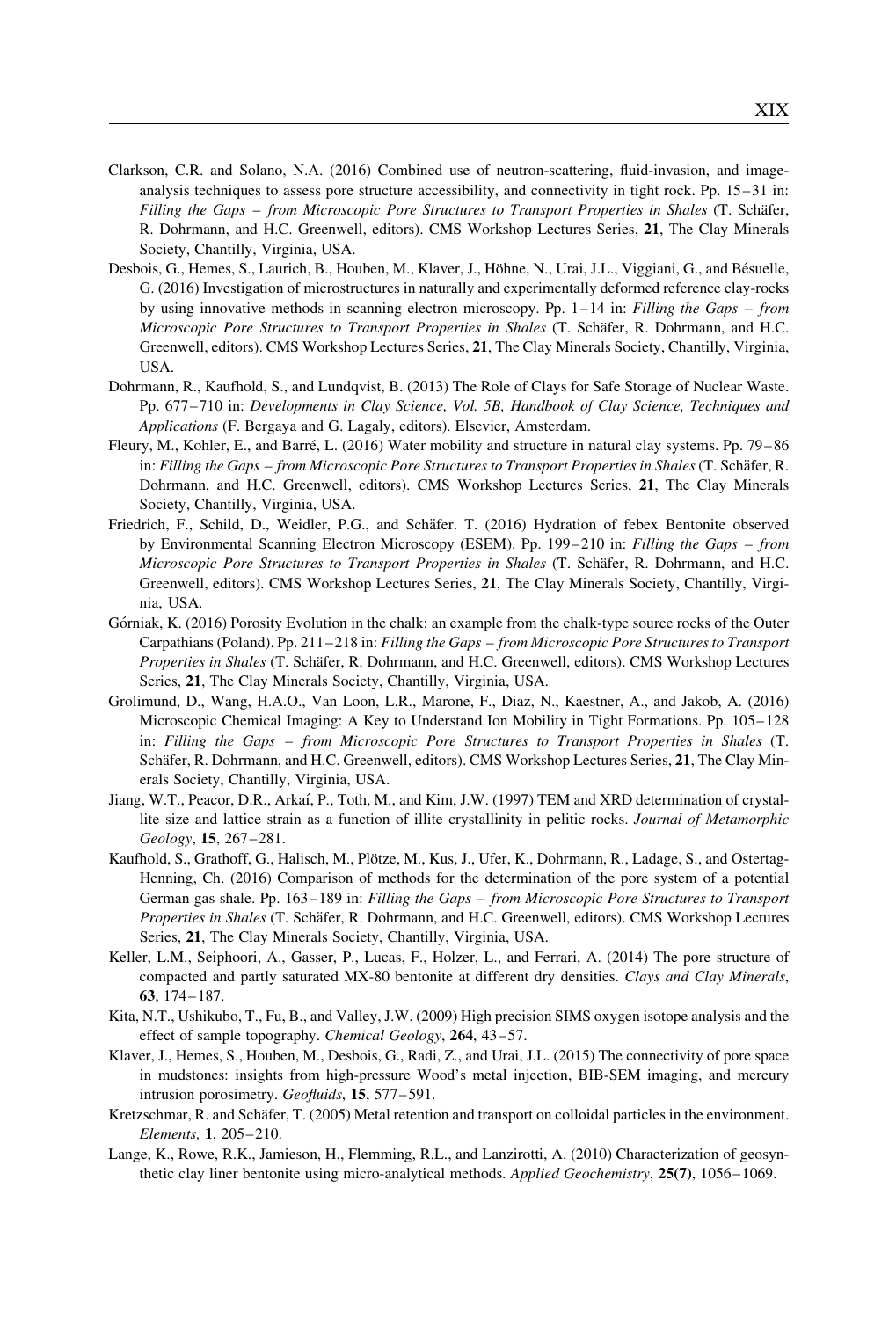- Lanzirotti, A., Newville, M., Manoukian, L., and Lange, K. (2016) High-speed, coupled micro-beam XRD/ XRF/XAFS mapping at GSECARS: APS beamline 13-ID-E. Pp. 53–64 in: Filling the Gaps – from Microscopic Pore Structures to Transport Properties in Shales (T. Schäfer, R. Dohrmann, and H.C. Greenwell, editors). CMS Workshop Lectures Series, 21, The Clay Minerals Society, Chantilly, Virginia, USA.
- Marschall, P., Keller, L., Giger, S.B., and Becker, J. (2016) Microstructural insights into the petrophysical characteristics of indurated clays. Pp. 191–198 in: Filling the Gaps – from Microscopic Pore Structures to Transport Properties in Shales (T. Schäfer, R. Dohrmann, and H.C. Greenwell, editors). CMS Workshop Lectures Series, 21, The Clay Minerals Society, Chantilly, Virginia, USA.
- Mosselmans, J.F.W., Pearce, C.I., Bower, W.R., Pattrick, R.A.D., Price, S.W.T., Beale, A.M., Sims, A.P., and Barrio, L. (2016) Microscopic X-ray imaging techniques applied to mineral systems and catalyst particles. Pp. 65–77 in: Filling the Gaps – from Microscopic Pore Structures to Transport Properties in Shales (T. Schäfer, R. Dohrmann, and H.C. Greenwell, editors). CMS Workshop Lectures Series, 21, The Clay Minerals Society, Chantilly, Virginia, USA.
- NEA-CLAYCLUB (2013) Clay characterisation from nanoscopic to microscopic resolution. Workshop Proceedings (http://www.oecd.org/officialdocuments/publicdisplaydocumentpdf/?cote=NEA/RWM/ CLAYCLUB%282013%291&docLanguage=En), Karlsruhe, Germany.
- Newton, A.G. and Sposito, G. (2015) Molecular dynamics simulation of pyrophyllite edge surface structure, surface energies, and solvent accessibility. Clays and Clay Minerals, 63, 277–289.
- Obliger, A., Jardat, M., Coelho, D., Be´kri, S., and Rotenberg, B. (2016) Upscaling electrokinetic transport in clays with Lattice Boltzmann and Pore Network Models. Pp. 129–135 in: Filling the Gaps – from Microscopic Pore Structures to Transport Properties in Shales (T. Schäfer, R. Dohrmann, and H.C. Greenwell, editors). CMS Workshop Lectures Series, 21, The Clay Minerals Society, Chantilly, Virginia, USA.
- Pret, D., Sardini, P., Beaufort, D., Zellagui, R., and Sammartino, S. (2004) Porosity distribution in a clay gouge by image processing of C-14-PolyMethylMethAcrylate (C-14-PMMA) autoradiographs: Case study of the fault of St. Julien (Basin of Lodeve, France). Applied Clay Science, 27, 107–118.
- Rigonat, N., Mavris, C., Harley, S., and Butler, I.B. (2016) Monitoring water-chemistry evolution in the bentonite buffer using magnets: effects of corrosion on buffer stability. Pp. 231–240 in: Filling the Gaps – from Microscopic Pore Structures to Transport Properties in Shales (T. Schäfer, R. Dohrmann, and H.C. Greenwell, editors). CMS Workshop Lectures Series, 21, The Clay Minerals Society, Chantilly, Virginia, USA.
- Robinet, J.C., Sardini, P., Siitari-Kauppi, M., Pret, D., and Yven, B. (2015) Upscaling the porosity of the Callovo-Oxfordian mudstone from the pore scale to the formation scale; insights from the 3H-PMMA autoradiography technique and SEM BSE imaging. Sedimentary Geology,  $321$ ,  $1-10$ .
- Schurig, C., Schrank, T., Müller, C.W., Höschen, C., Lugmeier, J., Pohl, L., and Kögel-Knabner, I. (2016) Spatially resolved quantification by nanosims of organic matter sorbed to (clay) minerals. Pp. 45–51 in: Filling the Gaps – from Microscopic Pore Structures to Transport Properties in Shales (T. Schäfer, R. Dohrmann, and H.C. Greenwell, editors). CMS Workshop Lectures Series, 21, The Clay Minerals Society, Chantilly, Virginia, USA.
- Sellin, P. and Leupin, O. (2013) The use of clay as an engineered barrier in radioactive-waste management A review. Clays and Clay Minerals, 61, 477–498.
- Tachi, Y., Suyama, T., Yotsuji, K., Ishii, Y., and Takahashi, H. (2016) Clay-based modeling approach to diffusion and sorption in the argillaceous rock from the Horonobe URL: application to Ni(II), Am(III) and Se(IV). Pp. 241–250 in: Filling the Gaps – from Microscopic Pore Structures to Transport Properties in Shales (T. Schäfer, R. Dohrmann, and H.C. Greenwell, editors). CMS Workshop Lectures Series, 21, The Clay Minerals Society, Chantilly, Virginia, USA.
- Tournassat, C., Gaboreau, S., Robinet, J.-C., Bourg, I.C., and Steefel, C.I. (2016) Impact of microstructure on anion exclusion in compacted clay media. Pp. 137–149 in: Filling the Gaps – from Microscopic Pore Structures to Transport Properties in Shales (T. Schäfer, R. Dohrmann, and H.C. Greenwell, editors). CMS Workshop Lectures Series, 21, The Clay Minerals Society, Chantilly, Virginia, USA.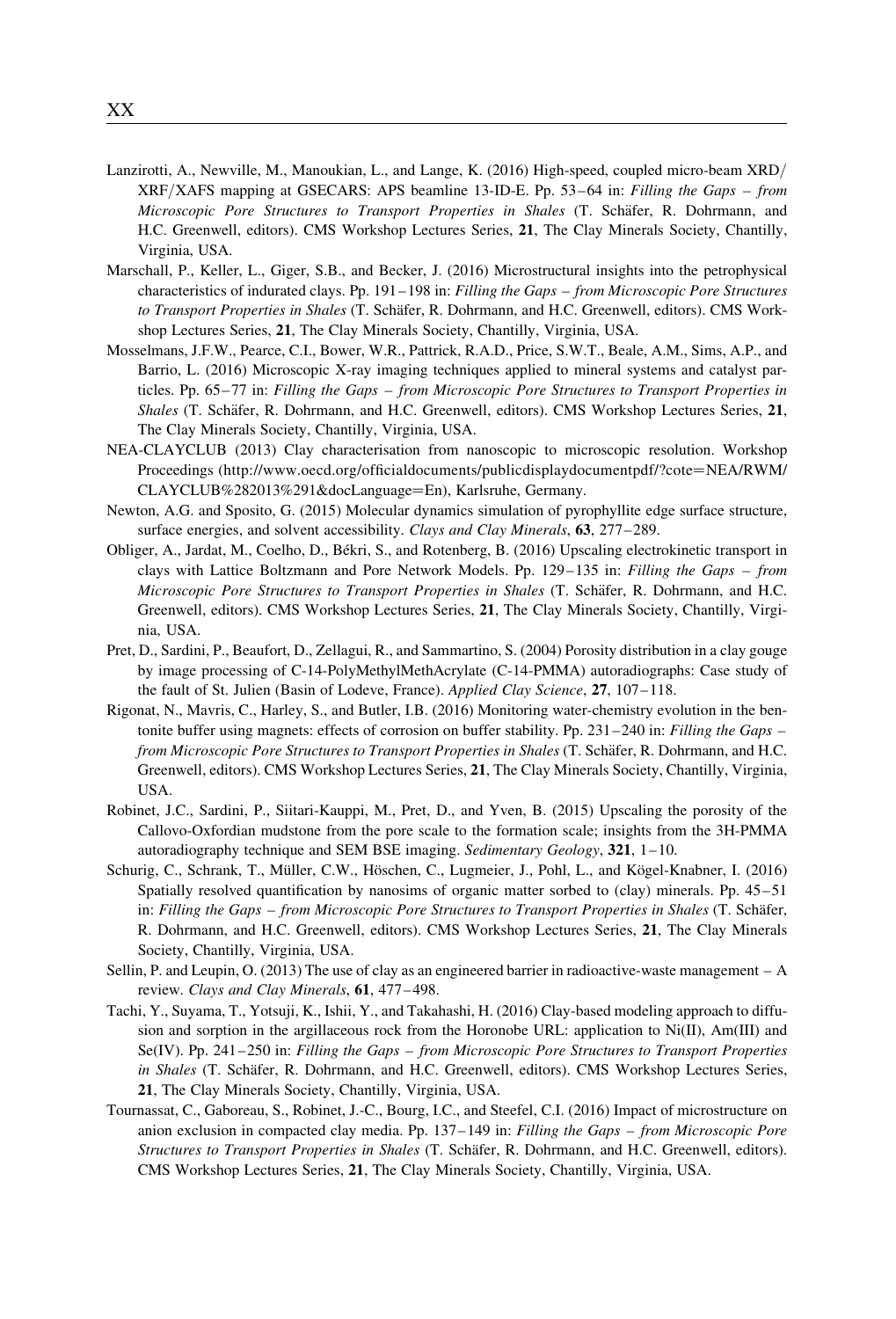- Viggiani, C., Bésuelle, P., Andò, E., and Lanatà, P. (2015) Experimental characterization of damage in Callovo-Oxfordian claystone at two scales–strain localization and microcracks. Euroday 2015, Edinburgh, workshop abstract, 4 July 2015.
- Welch, N., Crawshaw, J., and Boek, E. (2016) Multi-scale imaging and transport properties in shales from experiments and molecular dynamics simulations. Pp.  $87-103$  in: Filling the Gaps – from Microscopic Pore Structures to Transport Properties in Shales (T. Schäfer, R. Dohrmann, and H.C. Greenwell, editors). CMS Workshop Lectures Series, 21, The Clay Minerals Society, Chantilly, Virginia, USA.
- Yang, Y.L. and Aplin, A.C. (2007) Permeability and petrophysical properties of 30 natural mudstones. Journal of Geophysical Research-Solid Earth, 112(B3).
- Yotsuji, K., Tachi, Y., and Ohkubo, T. (2016) Diffusion model considering multiple pore structures. Pp. 251–257 in: Filling the Gaps – from Microscopic Pore Structures to Transport Properties in Shales (T. Schäfer, R. Dohrmann, and H.C. Greenwell, editors). CMS Workshop Lectures Series, 21, The Clay Minerals Society, Chantilly, Virginia, USA.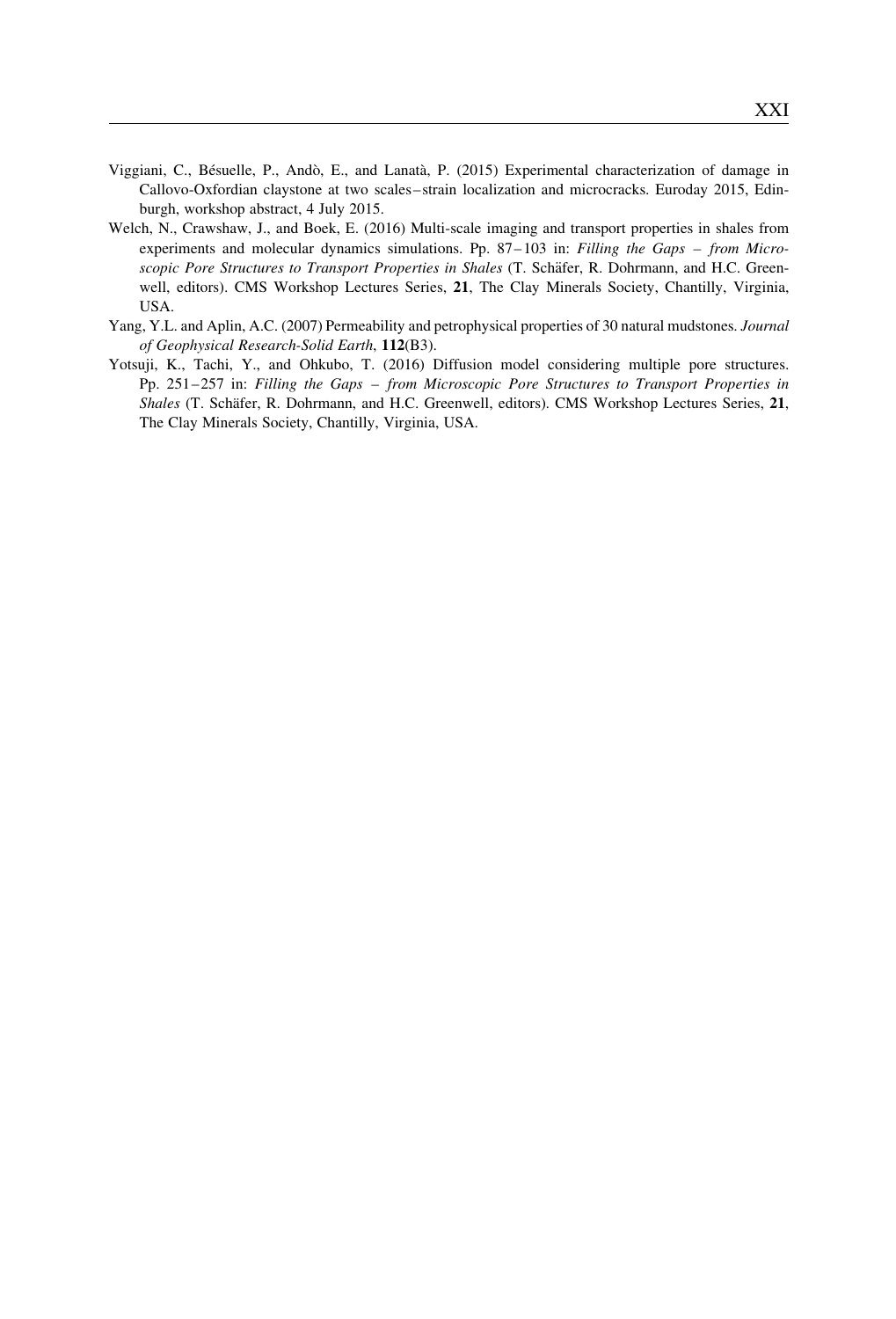# List of Referees

Richard Anderson Andy Aplin Frank Bourdelle Biqiong Chen Pablo Cubillas Guillaume Desbois Katja Emmerich Eric Ferrage Mahnaz Firouzi István Furó Dawn Geatches Sylvain Grangeon Matthias Halisch Sabine Hartog Jason Heath Michael Holmboe Stephan Kaufhold Christopher Jeans Ruth Kips Catherine Lerouge Michael Plötze Tobias Reich Jean-Charles Robinet Teresa Roncal-Herrero Benjamin Rotenberg Michel Schlegel Hua Shao Christopher Spiers James Suter Kevin Taylor Ilka Wallis Christoph Weidner Sue Wirick Laurent Wouters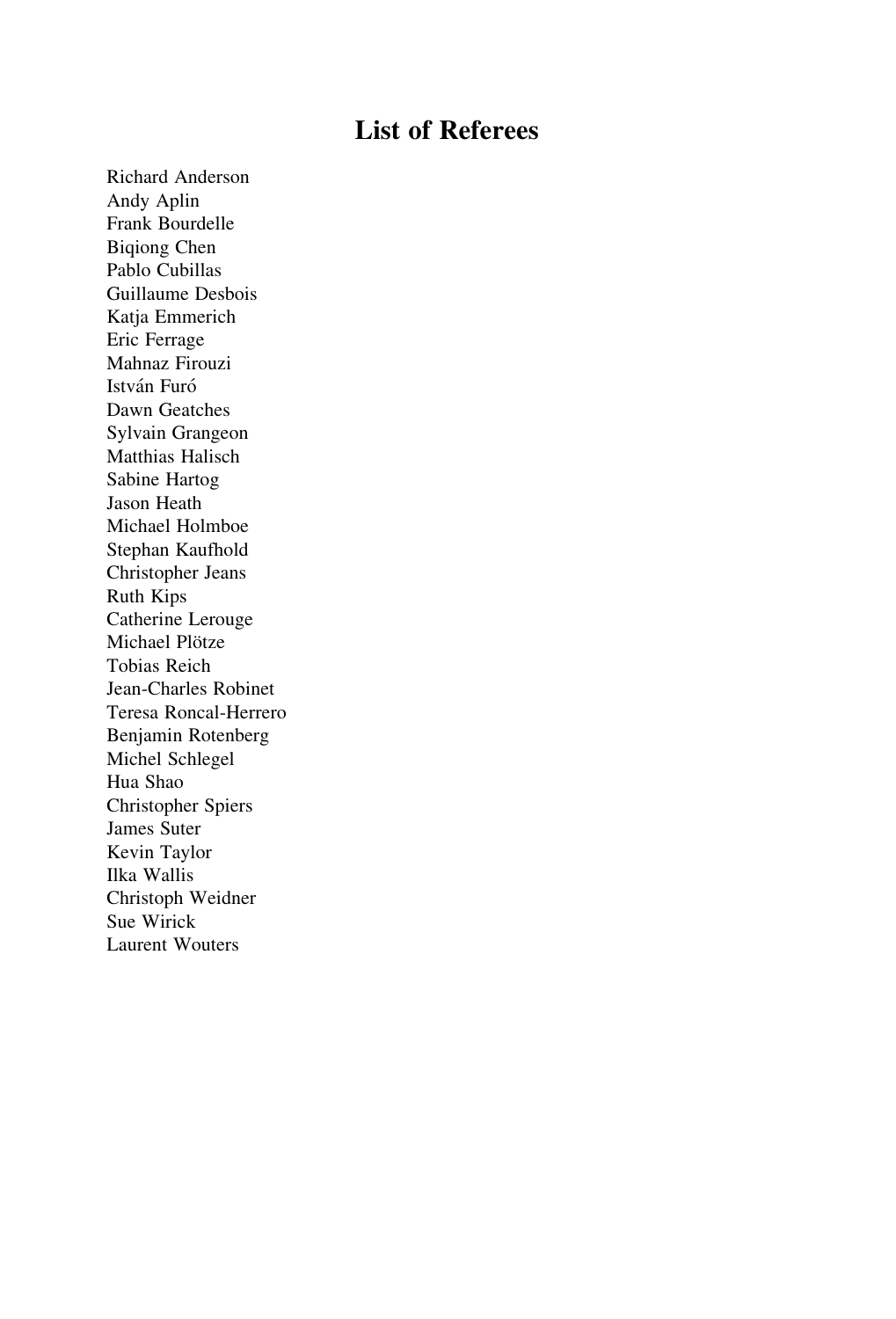# **Contents**

| Chapter 1. Investigation of microstructures in naturally and experimentally<br>deformed reference clay rocks using innovative methods in scanning electron |
|------------------------------------------------------------------------------------------------------------------------------------------------------------|
|                                                                                                                                                            |
| by GUILLAUME DESBOIS, SUSANNE HEMES, BEN LAURICH, MAARTJE HOUBEN,                                                                                          |
| JOP KLAVER, NADINE HÖHNE, JANOS L. URAI, GIOACCHINO VIGGIANI,                                                                                              |
| and PIERRE BÉSUELLE                                                                                                                                        |
|                                                                                                                                                            |
|                                                                                                                                                            |
|                                                                                                                                                            |
| 2.1. Combination of X-ray tomography, and                                                                                                                  |
|                                                                                                                                                            |
| 2.2. Preservation of hydrated microstructures by                                                                                                           |
|                                                                                                                                                            |
|                                                                                                                                                            |
|                                                                                                                                                            |
|                                                                                                                                                            |
| 3.2. Investigation of deformation mechanisms in brittle and plastic                                                                                        |
|                                                                                                                                                            |
| 3.3. Microstructures in a natural fault zone of Opalinus Clay                                                                                              |
|                                                                                                                                                            |
|                                                                                                                                                            |
|                                                                                                                                                            |
|                                                                                                                                                            |
| Chapter 2. Combined use of neutron-scattering, fluid-invasion, and<br>image-analysis techniques to assess pore structure, accessibility,                   |
| by CHRISTOPHER R. CLARKSON and NISAEL A. SOLANO                                                                                                            |
|                                                                                                                                                            |
|                                                                                                                                                            |
|                                                                                                                                                            |
|                                                                                                                                                            |
|                                                                                                                                                            |
|                                                                                                                                                            |
|                                                                                                                                                            |
| Chapter 3. Observations of pore systems of natural siliciclastic                                                                                           |
|                                                                                                                                                            |
| by ANDREW C. APLIN and JULIAN K.S. MOORE                                                                                                                   |
|                                                                                                                                                            |
|                                                                                                                                                            |
|                                                                                                                                                            |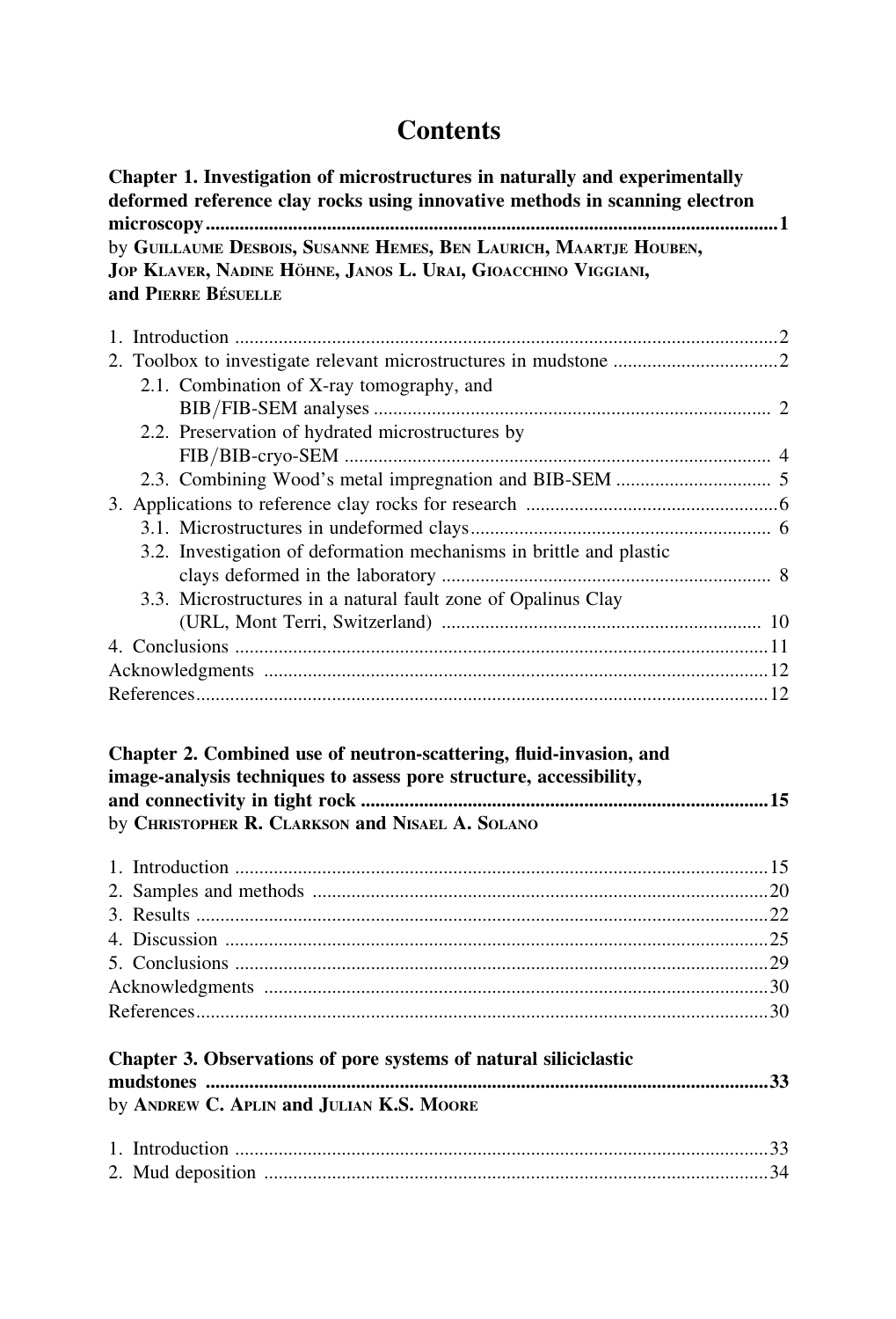# Chapter 4. Spatially resolved quantification by NanoSIMS of organic by CHRISTIAN SCHURIG, THOMAS SCHRANK, CARSTEN W. MÜLLER, CARMEN HÖSCHEN, JOHANN LUGMEIER, LYDIA POHL, and INGRID KÖGEL-KNABNER

# Chapter 5. High-speed, coupled micro-beam XRD/XRF/XAFS mapping by ANTONIO LANZIROTTI, MATT NEWVILLE, LORI MANOUKIAN, and KARINA LANGE

| 3.1. McClean lake tailings management facility, Saskatchewan, Canada  57 |  |
|--------------------------------------------------------------------------|--|
|                                                                          |  |
|                                                                          |  |
|                                                                          |  |
|                                                                          |  |

| Chapter 6. Microscopic X-ray imaging techniques applied to mineral |  |
|--------------------------------------------------------------------|--|
|                                                                    |  |
| by J.F.W. MOSSELMANS, C.I. PEARCE, W.R. BOWER, R.A.D. PATTRICK,    |  |
| S.W.T. PRICE, A.M. BEALE, A.P. SIMS, and L. BARRIO                 |  |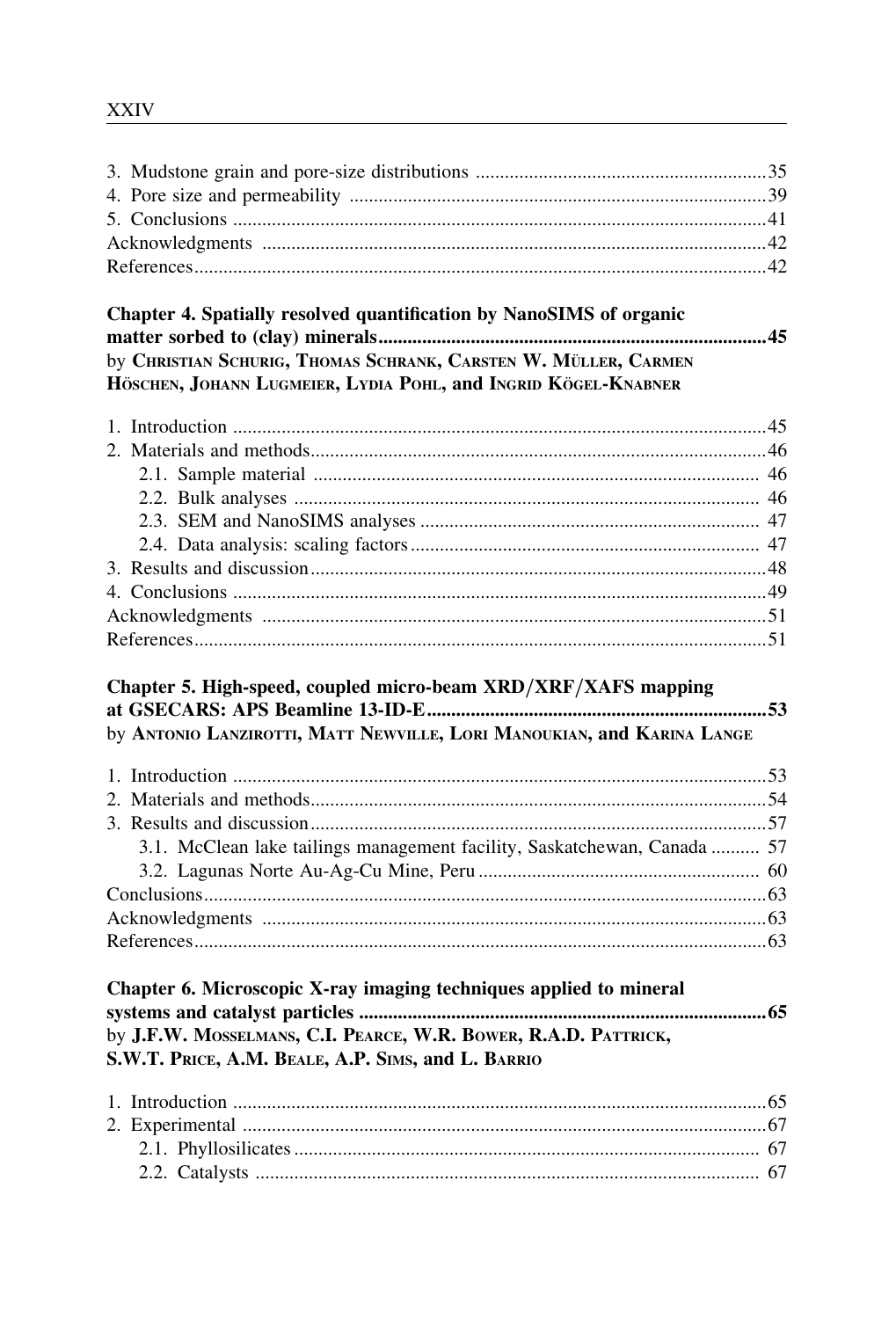# by MARC FLEURY, ERIC KOHLER, and LOIC BARRÉ

## Chapter 8. Multi-scale imaging and transport properties in shales from by NATHAN WELCH, JOHN CRAWSHAW, and EDO BOEK

| Chapter 9. Microscopic chemical imaging: a key to understand ion |  |
|------------------------------------------------------------------|--|
|                                                                  |  |
| by D. GROLIMUND, H.A.O. WANG, L.R. VAN LOON, F. MARONE, N. DIAZ, |  |
| A. KAESTNER. and A. JAKOB                                        |  |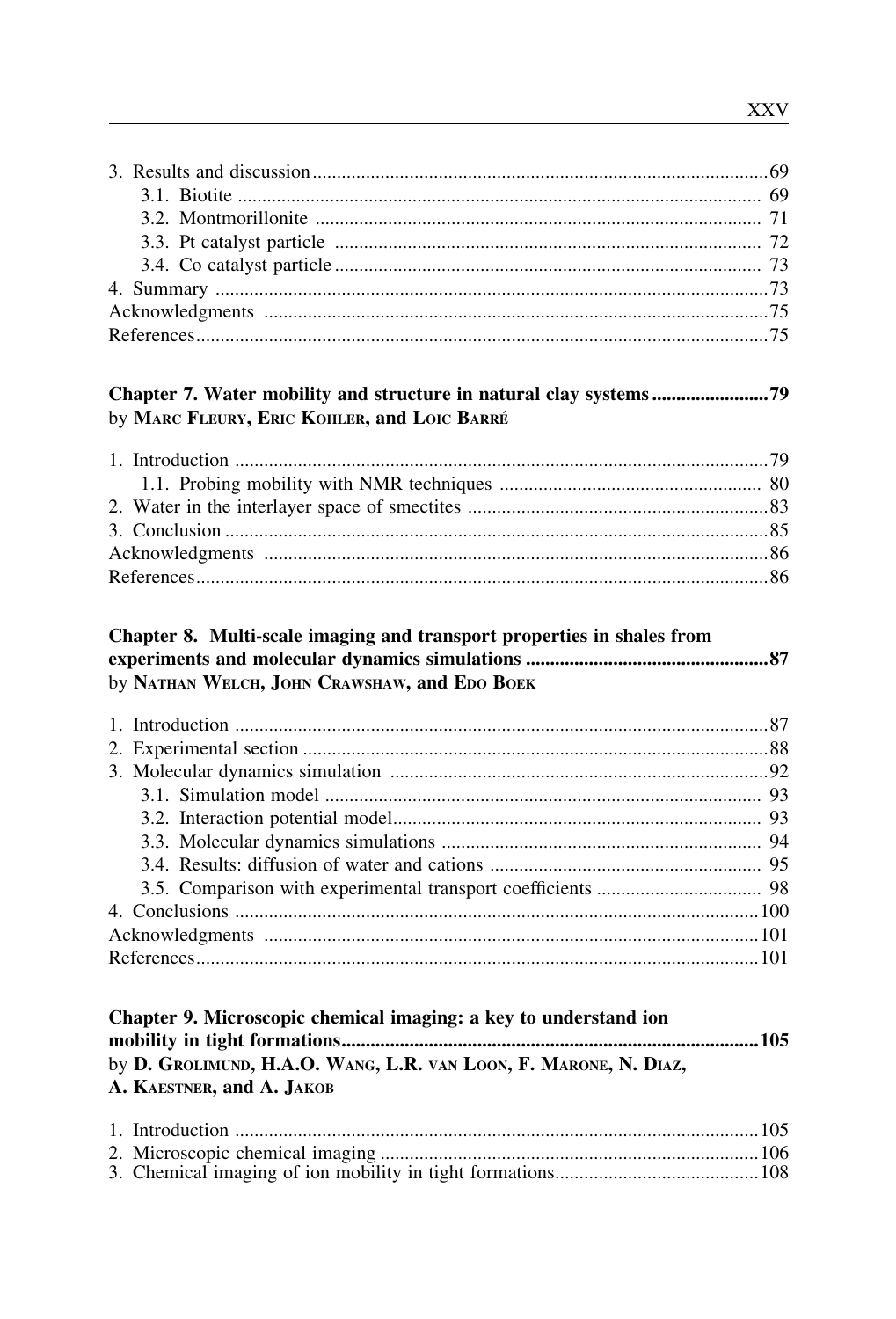| Chapter 10. Upscaling electrokinetic transport in clays with lattice |  |
|----------------------------------------------------------------------|--|
|                                                                      |  |
| by Amaël Obliger, Marie Jardat, Daniel Coelho, Samir Békri, and      |  |
| <b>BENJAMIN ROTENBERG</b>                                            |  |

| Chapter 11. Impact of microstructure on anion exclusion in         |  |
|--------------------------------------------------------------------|--|
|                                                                    |  |
| by CHRISTOPHE TOURNASSAT, STÉPHANE GABOREAU, JEAN-CHARLES ROBINET, |  |
| IAN C. BOURG, and CARL I. STEEFEL                                  |  |

| 2. Poisson-Boltzmann models of ion distribution in the  |  |
|---------------------------------------------------------|--|
|                                                         |  |
| 2.1. Non-overlapping diffuse layer in 1:1               |  |
|                                                         |  |
| 2.2. Compacted clay systems with overlapping            |  |
|                                                         |  |
|                                                         |  |
| 3. Microstructural parameters affecting macroscopic     |  |
|                                                         |  |
| 3.1. Porosity calculation: where the solid ends and the |  |
|                                                         |  |
|                                                         |  |
|                                                         |  |
|                                                         |  |
|                                                         |  |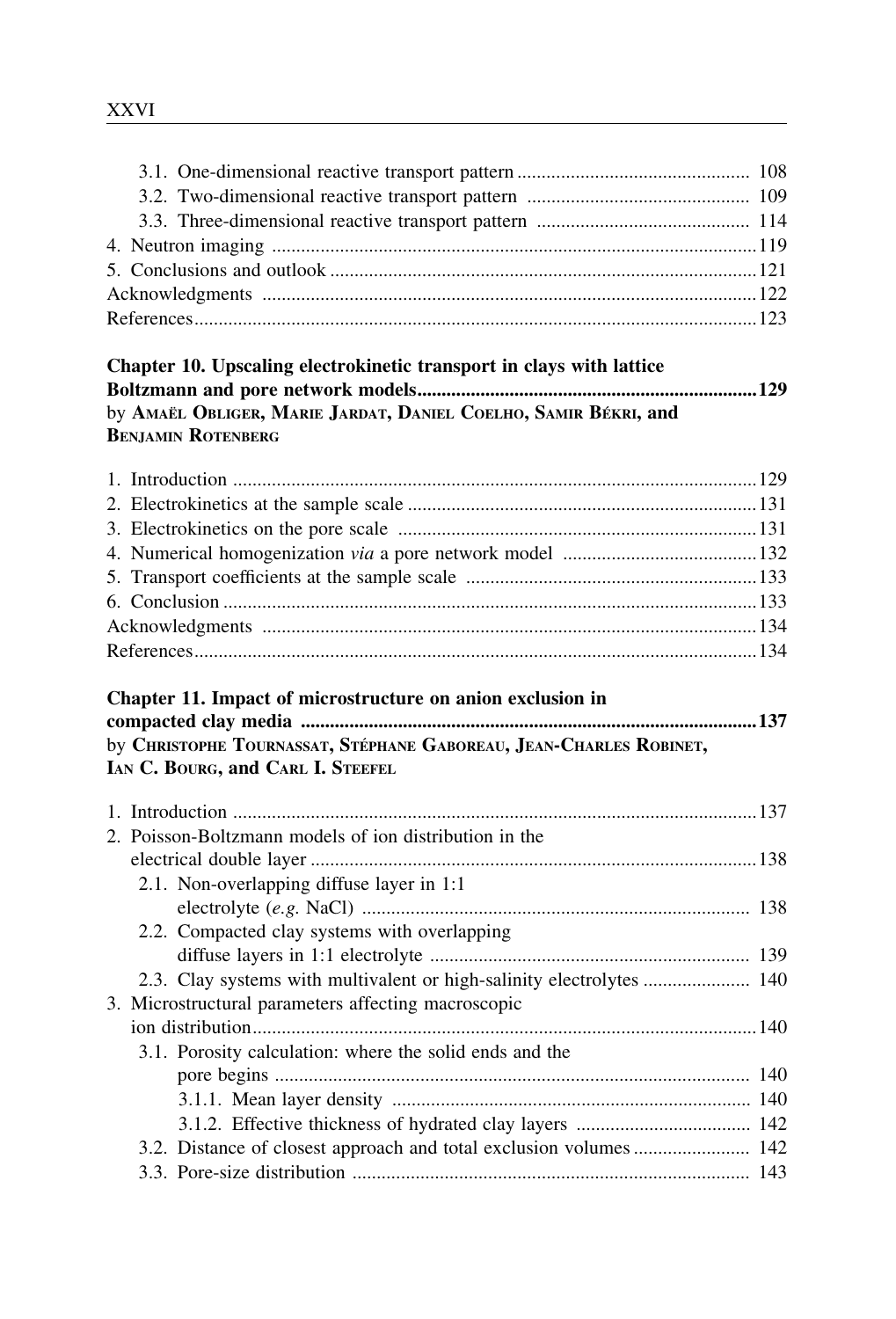| 4. Sensitivity of anion-exclusion predictions to microstructural                                                                                                                                                |  |
|-----------------------------------------------------------------------------------------------------------------------------------------------------------------------------------------------------------------|--|
|                                                                                                                                                                                                                 |  |
|                                                                                                                                                                                                                 |  |
| 4.2. Ion-concentration distribution in compacted                                                                                                                                                                |  |
|                                                                                                                                                                                                                 |  |
| 4.3. Ion-concentration distribution in compacted illite samples 146                                                                                                                                             |  |
|                                                                                                                                                                                                                 |  |
|                                                                                                                                                                                                                 |  |
|                                                                                                                                                                                                                 |  |
| Chapter 12. On the use and abuse of $N_2$ physisorption for the                                                                                                                                                 |  |
|                                                                                                                                                                                                                 |  |
| by PIETER BERTIER, KEVIN SCHWEINAR, HELGE STANJEK, AMIN GHANIZADEH,<br>CHRISTOPHER R. CLARKSON, ANDREAS BUSCH, NIKO KAMPMAN, DIRK PRINZ,<br>ALEXANDRA AMANN-HILDENBRAND, BERNHARD M. KROOSS, and VITALIY PIPICH |  |
|                                                                                                                                                                                                                 |  |
|                                                                                                                                                                                                                 |  |
| 3. Data-processing methods and their applicability                                                                                                                                                              |  |
|                                                                                                                                                                                                                 |  |
|                                                                                                                                                                                                                 |  |
| 5. Comparison of results from $N_2$ physisorption with those                                                                                                                                                    |  |
|                                                                                                                                                                                                                 |  |
|                                                                                                                                                                                                                 |  |
|                                                                                                                                                                                                                 |  |
|                                                                                                                                                                                                                 |  |
|                                                                                                                                                                                                                 |  |
|                                                                                                                                                                                                                 |  |
| Chapter 13. Comparison of methods for the determination of the pore                                                                                                                                             |  |
|                                                                                                                                                                                                                 |  |
| by S. KAUFHOLD, G. GRATHOFF, M. HALISCH, M. PLÖTZE, J. KUS, K. UFER,<br>R. DOHRMANN, S. LADAGE, and CH. OSTERTAG-HENNING                                                                                        |  |
|                                                                                                                                                                                                                 |  |
|                                                                                                                                                                                                                 |  |
|                                                                                                                                                                                                                 |  |
|                                                                                                                                                                                                                 |  |
|                                                                                                                                                                                                                 |  |
|                                                                                                                                                                                                                 |  |
|                                                                                                                                                                                                                 |  |
|                                                                                                                                                                                                                 |  |
|                                                                                                                                                                                                                 |  |
|                                                                                                                                                                                                                 |  |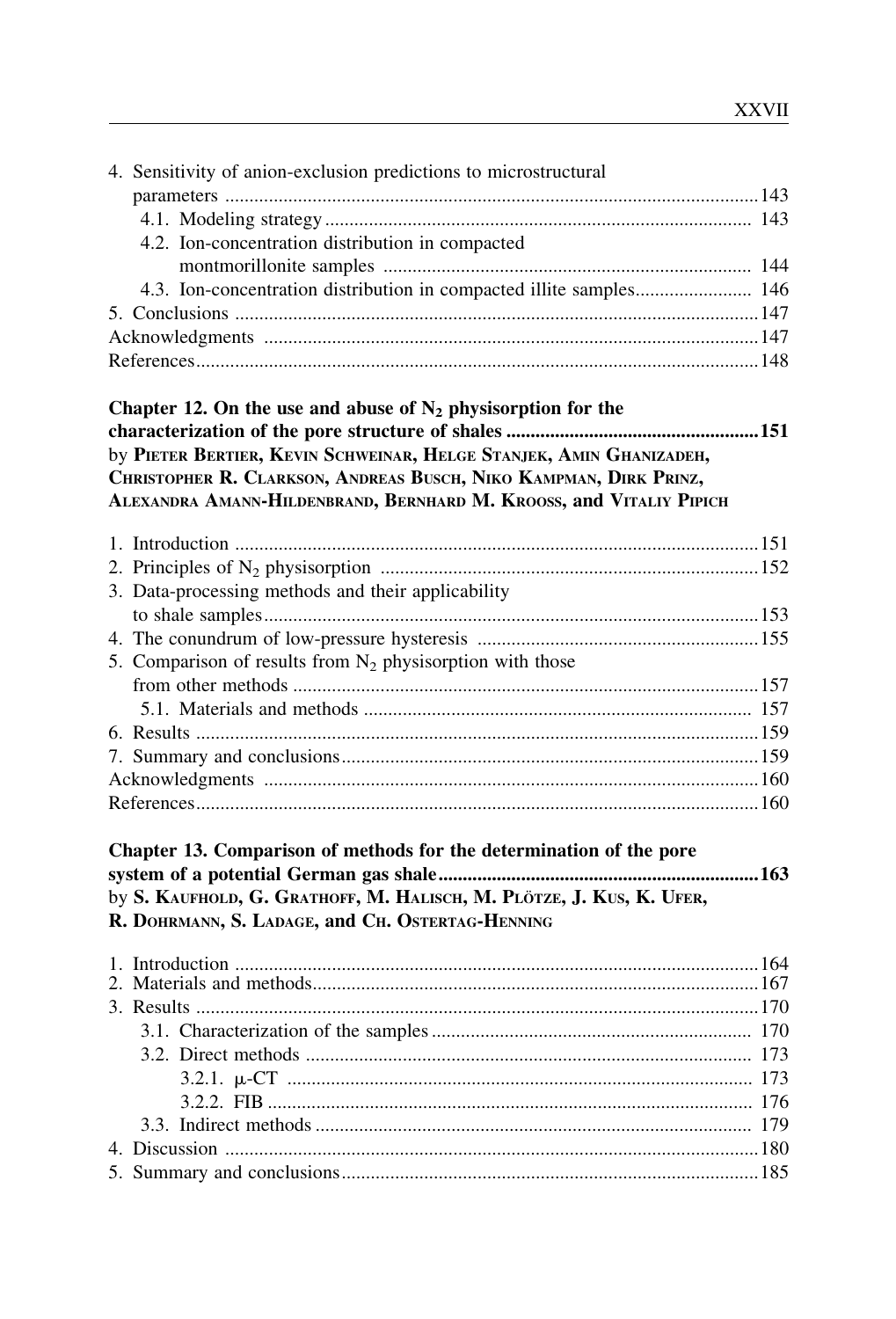| Chapter 14. Microstructural insights into the petrophysical characteristics  |  |
|------------------------------------------------------------------------------|--|
| by P. MARSCHALL, L. KELLER, S.B. GIGER, and J. BECKER                        |  |
|                                                                              |  |
|                                                                              |  |
|                                                                              |  |
|                                                                              |  |
| 3.2. Grain-size distribution and mineralogical composition 196               |  |
|                                                                              |  |
|                                                                              |  |
|                                                                              |  |
|                                                                              |  |
| Chapter 15. Hydration of Febex bentonite as observed by environmental        |  |
| by FRANK FRIEDRICH, DIETER SCHILD, PETER G. WEIDLER,<br>and THORSTEN SCHÄFER |  |
|                                                                              |  |
|                                                                              |  |
|                                                                              |  |
|                                                                              |  |
|                                                                              |  |
|                                                                              |  |
|                                                                              |  |
|                                                                              |  |
| Chapter 16. Porosity evolution in the chalk: An example from the             |  |
| by KATARZYNA GÓRNIAK                                                         |  |
|                                                                              |  |
|                                                                              |  |
|                                                                              |  |
| 3.1. Mineralogical analysis (XRD, optical microscopy,                        |  |
| 3.2. Petrography (optical microscopy, FESEM/BSE/CCI) 214                     |  |
|                                                                              |  |
|                                                                              |  |
|                                                                              |  |
|                                                                              |  |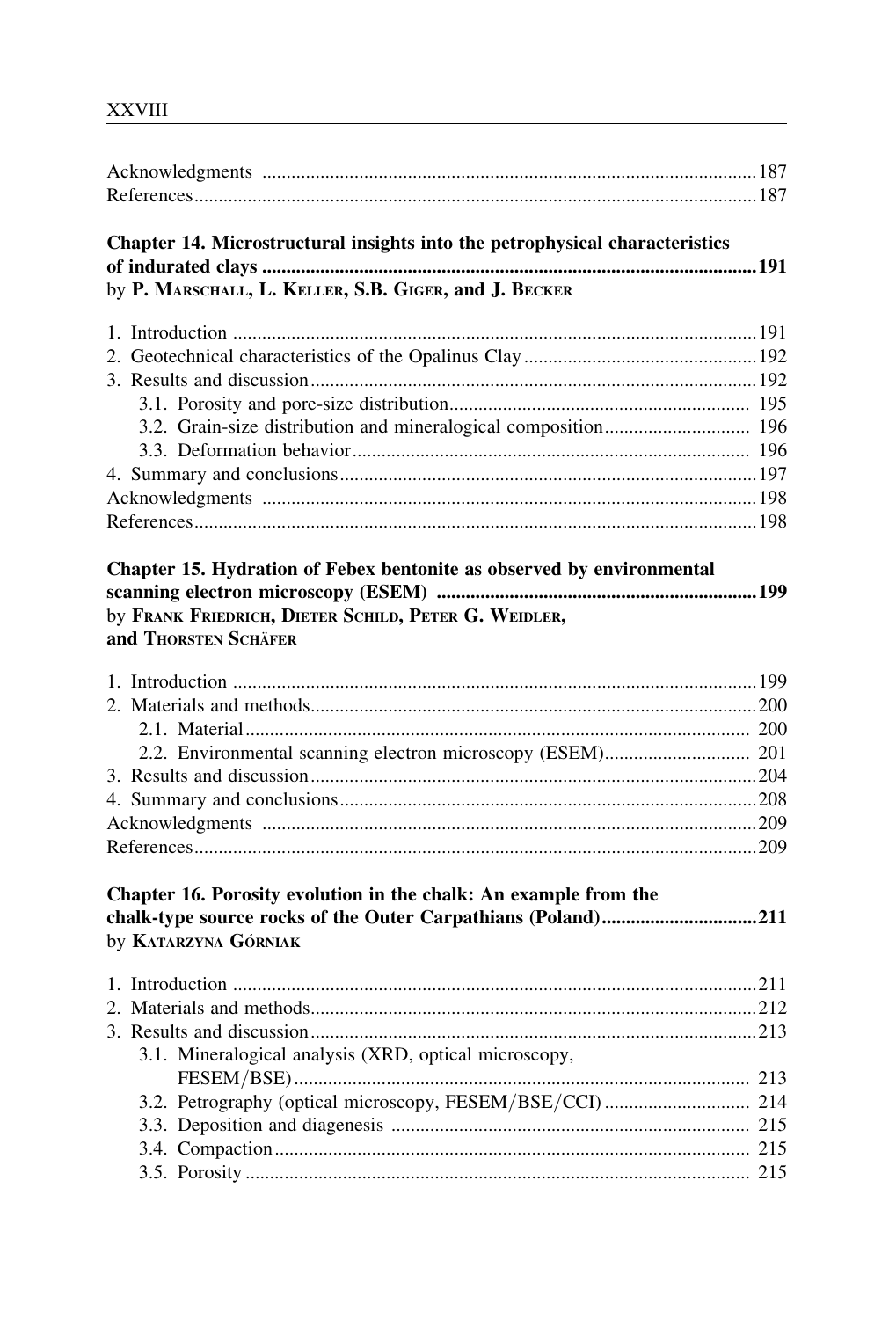| Chapter 17. The internal architecture and permeability structures of<br>by PIERRE DICK, CHARLES WITTEBROODT, CHRISTELLE COURBET, JUUSO<br>SAMMALJÄRVI, IMÈNE ESTÈVE, JEAN-MICHEL MATRAY, MARJA SIITARI-KAUPPI,<br>MIKO VOUTILAINEN, and ALEXANDRE DAUZÈRES |  |
|------------------------------------------------------------------------------------------------------------------------------------------------------------------------------------------------------------------------------------------------------------|--|
|                                                                                                                                                                                                                                                            |  |
|                                                                                                                                                                                                                                                            |  |
|                                                                                                                                                                                                                                                            |  |
|                                                                                                                                                                                                                                                            |  |
|                                                                                                                                                                                                                                                            |  |
|                                                                                                                                                                                                                                                            |  |
|                                                                                                                                                                                                                                                            |  |
|                                                                                                                                                                                                                                                            |  |
|                                                                                                                                                                                                                                                            |  |
|                                                                                                                                                                                                                                                            |  |
|                                                                                                                                                                                                                                                            |  |
| Chapter 18. Monitoring water-chemistry evolution in the bentonite<br>buffer using magnets: Effects of corrosion on buffer stability 231<br>by NICOLA RIGONAT, CHRISTIAN MAVRIS, SIMON HARLEY, and IAN B. BUTLER                                            |  |
|                                                                                                                                                                                                                                                            |  |
|                                                                                                                                                                                                                                                            |  |
|                                                                                                                                                                                                                                                            |  |
|                                                                                                                                                                                                                                                            |  |
|                                                                                                                                                                                                                                                            |  |
|                                                                                                                                                                                                                                                            |  |
| Chapter 19. Clay-based modeling approach to diffusion and sorption in the<br>argillaceous rock from the Horonobe URL: Application to Ni(II), Am(III),<br>by YUKIO TACHI, TADAHIRO SUYAMA, KENJI YOTSUJI, YASUO ISHII, and<br><b>HIROAKI TAKAHASHI</b>      |  |
|                                                                                                                                                                                                                                                            |  |
|                                                                                                                                                                                                                                                            |  |